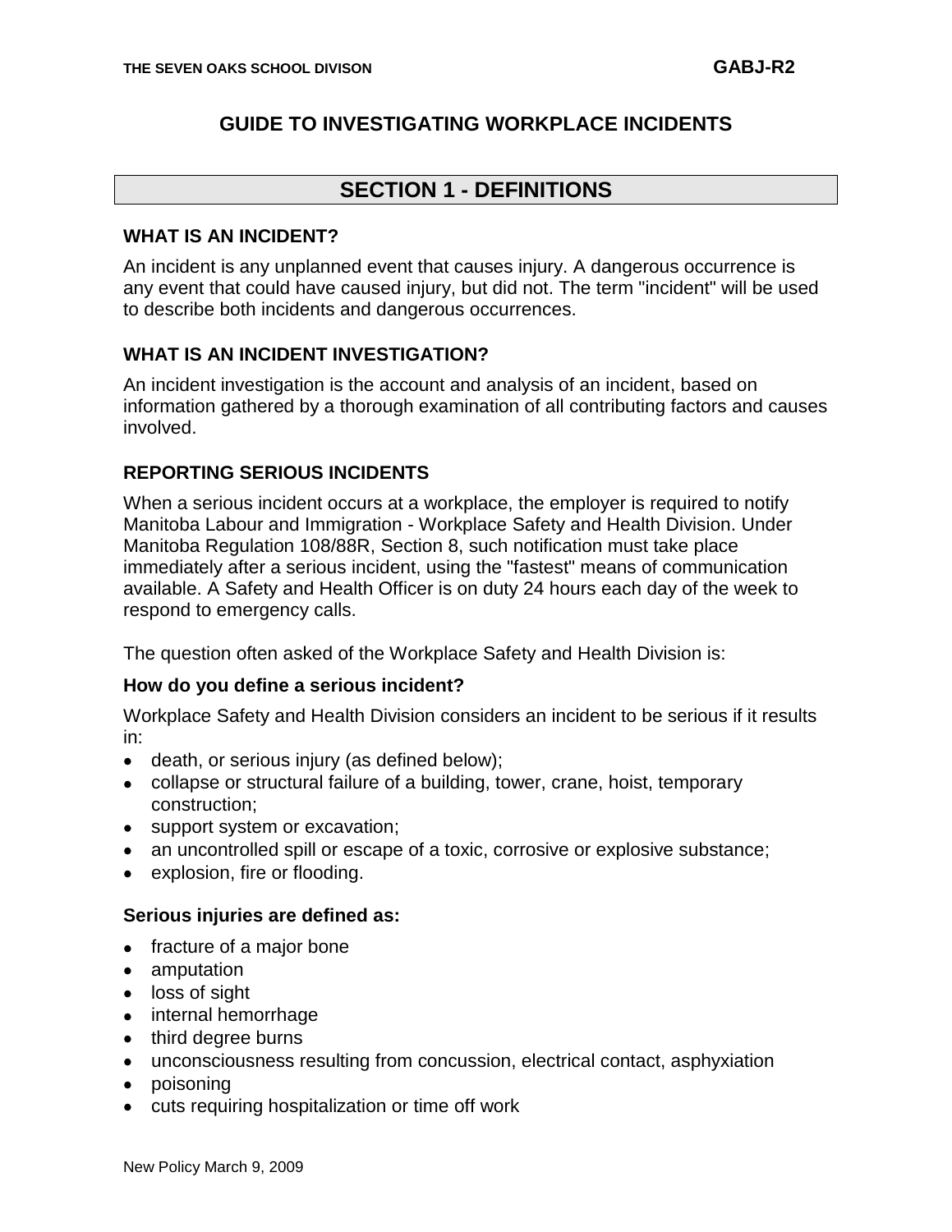- any injury resulting in paralysis
- any other injury likely to endanger life or cause permanent disability.

The Regulation also stipulates that **equipment or materials involved in a serious incident shall not be moved**, unless it is necessary to release an injured person or to avoid creating additional hazards.

## **SECTION 2 - INVESTIGATION CONCEPTS**

#### **WHY DO WE INVESTIGATE INCIDENTS?**

Prevention is the purpose of an investigation. An incident investigation should:

- determine what actually happened;
- determine the cause or causes of the incident;
- identify any unsafe conditions, acts or procedures;
- help management to identify practical corrective actions;  $\bullet$
- determines whether **due diligence** was observed;
- show the commitment of management that an adequate investigation system is in place.

The purpose of these activities is not to find fault or lay blame, but rather to identify the basic causes of incidents so that controls can be put in place to prevent further occurrences. Information from the investigation should be put on the record, but not used to discipline anyone. This policy encourages witnesses to tell investigators everything they know.

#### **What is Due Diligence?**

As a result of the 1978 court case of R. vs. Sault Ste. Marie, due diligence can be defined as: " ... whether the accused exercised all reasonable care by establishing a proper system to prevent commission of the offence and by taking reasonable steps to ensure the effective operation of the system." Simply put, due diligence means taking all reasonable care in the circumstances to protect the safety and health of all workers. It must be expressed in behaviour and attitudes in the workplace, it can not be made up "after the fact." The employer must be able to demonstrate their due diligence in an objective manner. A defense cannot succeed if the employer states that they intended to provide a safe and healthy workplace. The employer must give actual proof of real attempts to do so. The measures that will be necessary to prove due diligence in court will depend on the particular circumstances of each case.

#### **UNDERLYING PRINCIPLES**

- Incidents don't just happen. They are caused.
- Incidents can be prevented if causes are eliminated.
- Causes can be eliminated if all incidents are investigated properly.
- Unless the causes are eliminated, the same situation will reoccur.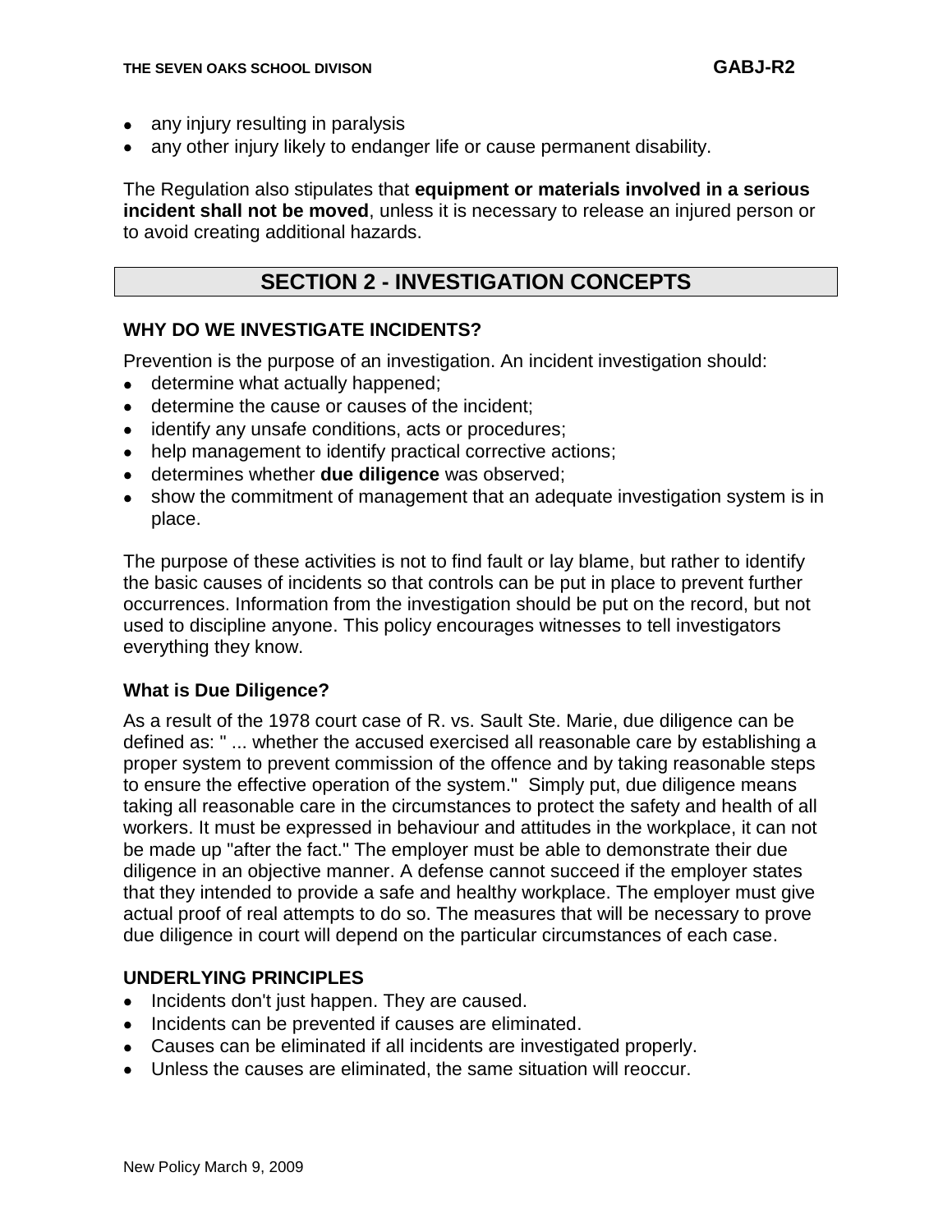#### **Develop a Procedure to Investigate Incidents**

Section 7.4(5)(l) of the Workplace Safety and Health Act requires .. "a procedure for the investigation of incidents, dangerous occurrences and refusals to work pursuant to Section 43 of the Act". Investigations of incidents provide valuable information needed to prevent similar incidents in the future.

There are many good reasons why supervisors and managers should investigate incidents and near misses. One of the most important reasons is that supervisors and managers are responsible for making sure any problems are corrected. In addition, Section 40(10)(l) of the Act requires the workplace safety and health committee to participate in investigations of incidents.

#### **What Should be Included in Incident Investigation Procedures?**

Investigation procedures for incidents must fit your needs. Ideally, they should state:

- $\bullet$ the objective of your investigations (find and correct root causes)
- who investigates what incidents
- what training investigators and incident responders will receive
- who receives the written investigation reports
- who must fix defects found during an investigation  $\bullet$
- who follows-up on corrective action
- $\bullet$ what investigation reports and follow-up records will be kept
- who keeps what documents and records
- what summary and statistics reports are to be developed and how often these  $\bullet$ reports will be prepared.

#### **THE SUPERVISOR'S ROLE**

The supervisor of the area where the incident takes place should be extensively involved in conducting the investigation. Since supervisors are responsible for worker training and activities on-the-job, they know the work assignments and have issued the work instructions. The supervisor will be responsible for ensuring that appropriate preventative measures are taken and that those actions are effective in reducing or eliminating the possibility of recurrence.

#### **SAFETY AND HEALTH COMMITTEE/REPRESENTATIVE**

Manitoba's Workplace Safety and Health Act describes the duties of the Safety and Health Committee under Section 40(10). One of the primary duties of a committee is noted under 40(10)(i) to participate in investigation of incidents and dangerous occurrences.

An effective committee/representative should have a good working knowledge of the work site, the equipment, hazards present and the people involved. Members will know the questions to ask and the information to consider as well as who to contact for technical advice.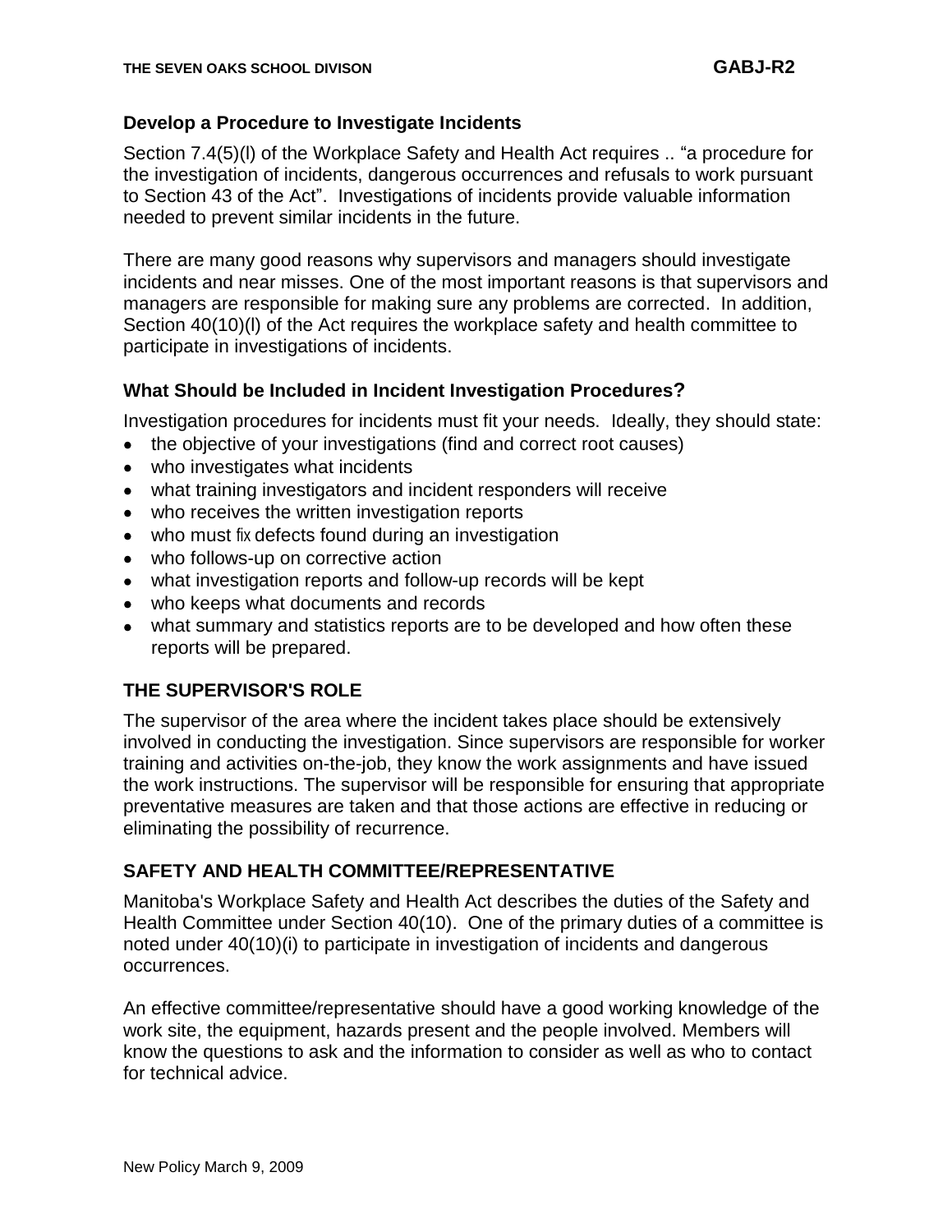Both committee co-chairpersons, or other members of the committee, or the worker representative should be on the investigation team. Involving the committee/representative improves the credibility of the investigation in the eyes of many workers. It also keeps lines of communication open. The recommendations contained in the report are likely to be accepted by workers if their representatives on the Safety and Health Committee participates.

#### **EXPERTS**

Depending on the circumstances, persons with expertise may be called upon to be involved or actually conduct the investigation. The determining factor for involving an expert relates to the severity and complexity of the incident. For example, in the case of a fire, outside experts in fire investigation will be utilized. If the investigator is not familiar with machinery involved in an incident, he or she should consult someone who has experience and skill in a particular situation.

## **WHAT INCIDENTS SHOULD BE INVESTIGATED?**

Incidents where injuries have occurred or have the potential for injury or loss should be investigated. The degree to which an incident is investigated is dependent on its severity and the potential for it to reoccur.

#### **Incidents to investigate:**

All time-loss injuries should be reviewed by the employer and all information provided to the safety and health committee. In addition, the employer must ensure that the committee is involved in investigations of incidents involving:

- a) Death or serious injury (serious incidents include: fracture of a major bone; amputation; loss of sight; internal hemorrhage; third degree burns; unconsciousness resulting from concussion, electrical contact, asphyxiation; poisoning; cuts requiring hospitalization or time off work; any injury resulting in paralysis; any other injury likely to endanger life or cause permanent disability).
- b) Collapse or structural failure of building, tower, crane, hoist, temporary construction support system or excavation.
- c) An uncontrolled spill or escape of a toxic, corrosive or explosive substance.
- d) Explosion, fire or flooding.

#### **INTERNAL RESPONSIBILITY**

The employer and the workers share an equal concern in preventing incidents and ill health arising out of conditions in the workplace. The intent of the Safety and Health committee representative is to enhance the ability of workers and employers to resolve safety and health concerns reasonably and co-operatively. They should do so on their own, with a minimum of government involvement. The Safety and Health Officer may conduct an incident investigation to determine if due diligence was practiced. The Safety and Health Officer may require the employer to conduct their own investigation, depending if there is a Safety and Health Committee or representative with the firm.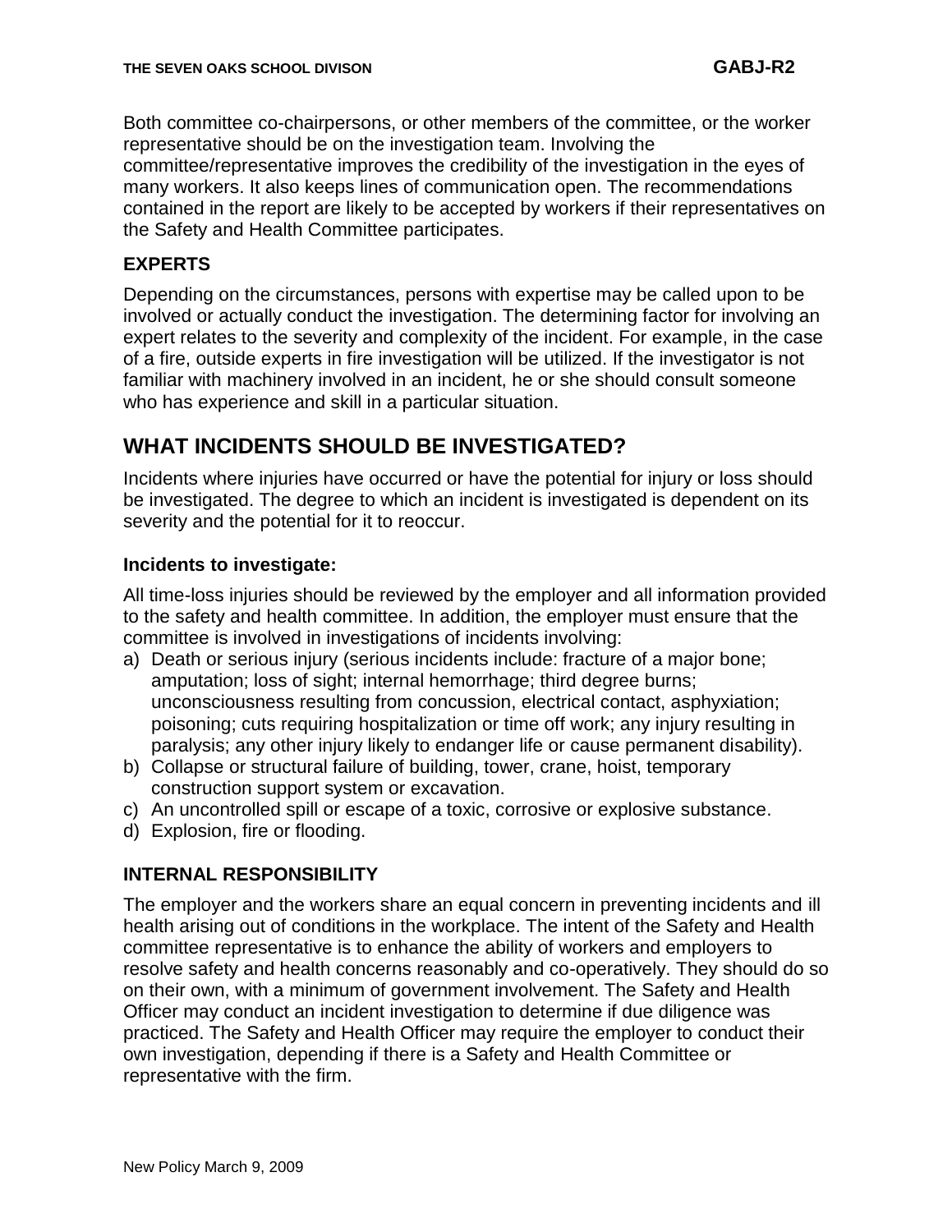#### **INCIDENT CAUSATION**

Incidents usually result from unsafe acts and conditions. These unsafe acts and conditions often arise because of defects in the safety and health program. A safety and health program, by way of policies and procedures for organizing and performing work, defines the safe standards. Without a safety and health program or with a nonfunctional program, workers and supervisors must devise their own safety and health standards. Much is then dependent on an individual's experience, training, knowledge and will to apply safety and health standards on the job.

Incident causes are usually broken down into:

#### **The Direct Cause**

What was the direct cause of the incident? (What caused the injury?)

#### **The Indirect Cause**

What were the root or hidden causes that led to the incident? (What caused the incident?)

#### **FIVE FACTORS TO DETERMINE INDIRECT CAUSES**

To identify the indirect causes of an incident, the investigator will need to examine the obvious and underlying factors in the chain of events which took place prior to and during the incident. The model suggested here, outlines a process where the investigator examines the indirect causes within each of the following five categories:

- **Task,**
- **Material / Equipment,**
- **Worker(s),**
- **Management and**
- **Environment.**

#### **The Task**

The actual work procedure being used at the time of the incident. Review the steps of the job, method of performing the task, any change to the normal method of performing the task, limitations, and how and why it is performed that way.

#### **The Material/Equipment**

Review the design of machinery, tools and equipment and how they are used by the workers in terms of machine guarding, emergency stop devices, lock-out, pinch points, design of equipment for use by workers, body positions to work and demands such as repetitive work. Also consider the condition of materials used in the work process.

#### **The Worker(s)**

Consider the factors that affect the worker(s) when performing the task such as: job requirements, experience and training, physical capabilities, emotional status at the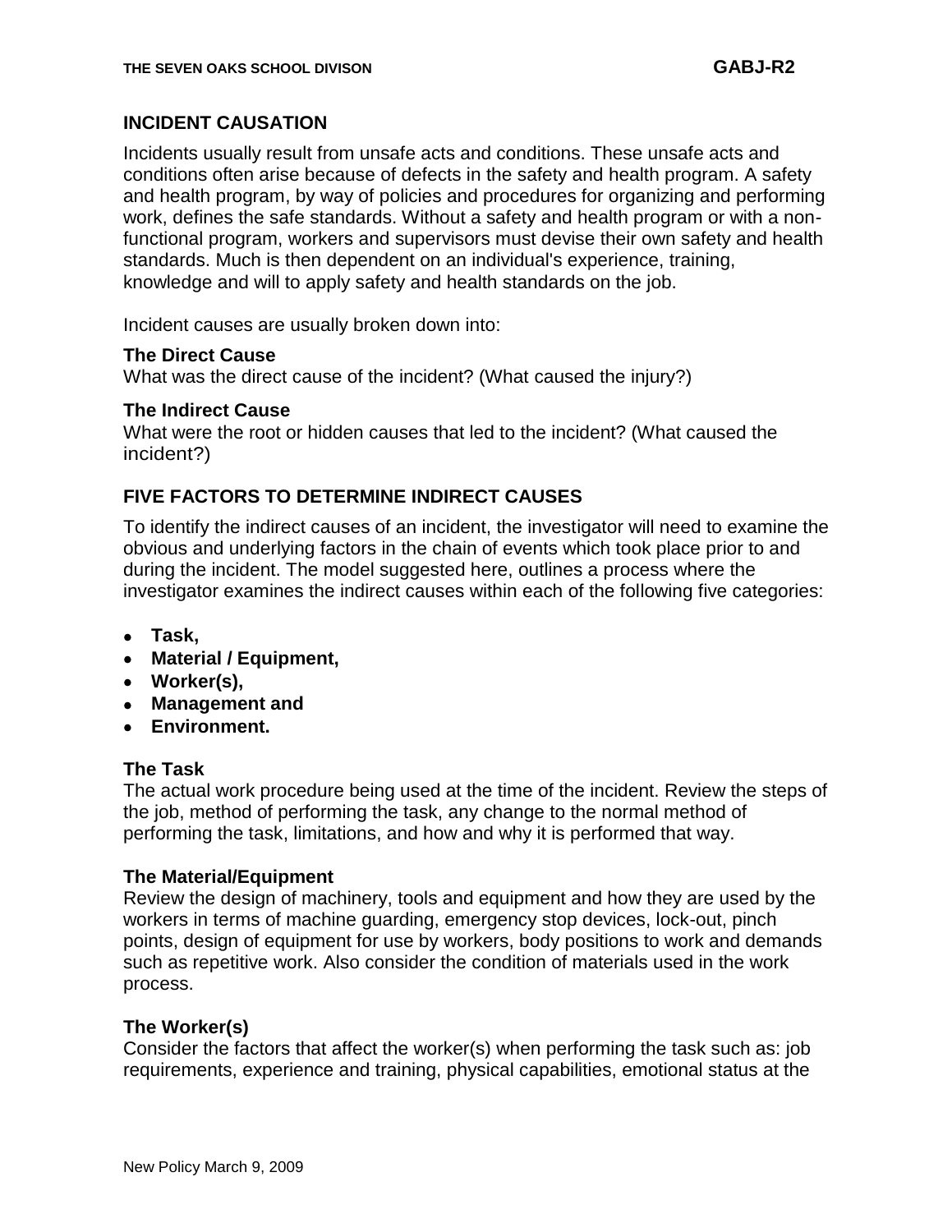time of the incident (tired, stressed, pressures to produce, rushing, interactions with other workers, labour management issues, hours of work).

#### **The Management**

Management is legally responsible for the safety and health of workers and therefore the role of management must always be considered in an incident investigation. Review such factors as: the safety and health rules (standards) in effect, how were they enforced, type of supervision provided, maintenance procedures for equipment/tools, safety and health inspections carried out, work processes and procedures in place, hazard recognition and control methods, incident reporting policies and first aid policies.

#### **The Environment**

The physical workplace environment, as well as sudden changes to that environment, are factors that need to be identified. Keep in mind to assess the environmental factors **at the time of the incident**. Factors to consider include: weather conditions, housekeeping, the layout of machinery and storage areas, lighting, visibility, ventilation, temperature, noise, vibration, gases, dusts and fumes.

## **SECTION 3 - INVESTIGATION STEPS**

The process of investigating an incident involves gathering evidence, analyzing it then making recommendations in a written report.

Steps include:

- **1. Preparation**
- **2. Visiting the Scene**
- **3. Conducting Interviews**
- **4. Examination of Physical Evidence**
- **5. Analyzing the Evidence**
- **6. Preparing the Report**

We will examine each of the above steps in detail.

## **STEP 1 - PREPARATION**

As little time as possible should be lost between the incident event and the beginning of the investigation. The ideal situation would be to have all the necessary resources available before the incident so that the investigator(s) can attend immediately to their tasks. Some interim factors to consider include:

#### **DETERMINE THE SCOPE OF THE INVESTIGATION**

As discussed previously, under "who should conduct an incident investigation", it is recommended that a plan be developed which identifies who will conduct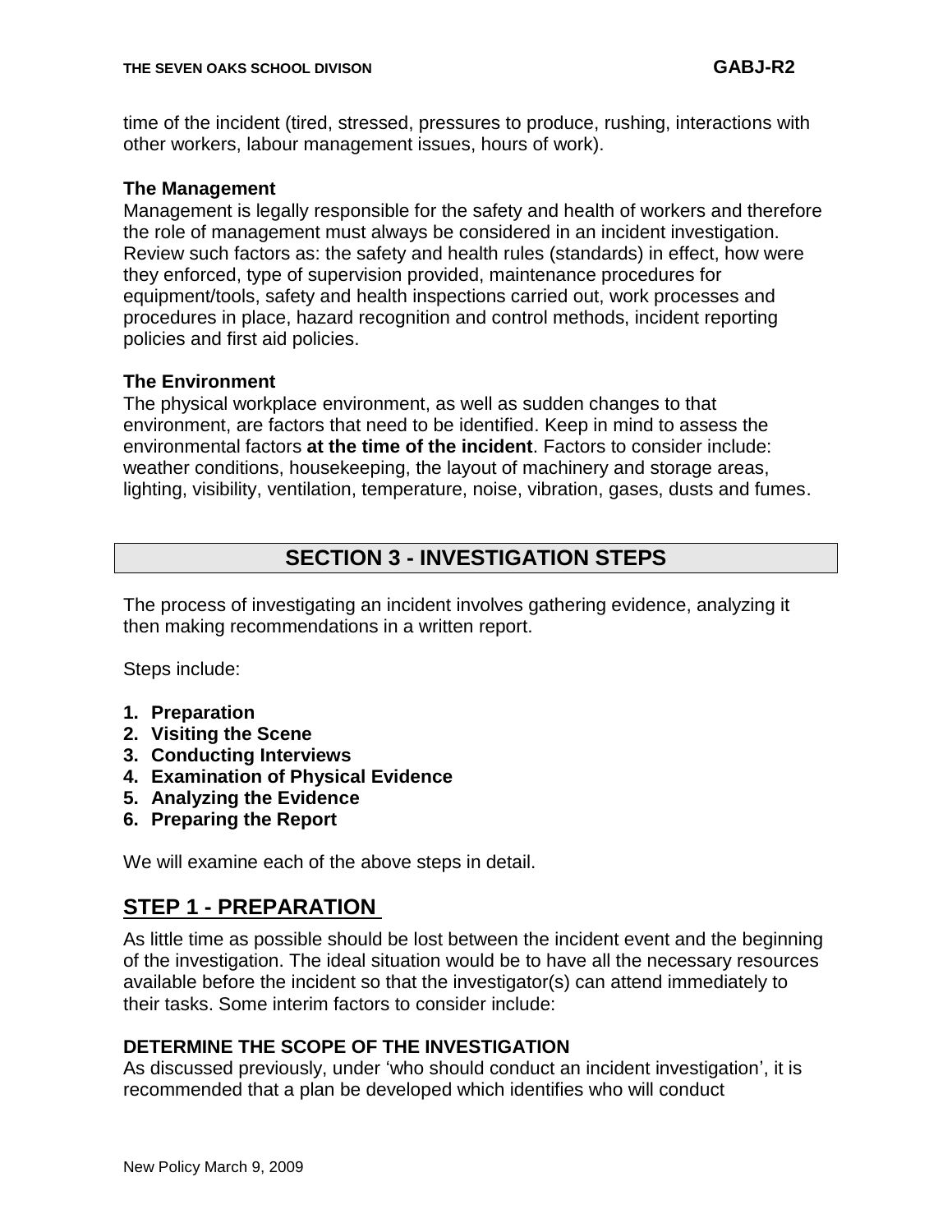investigations and under which circumstances investigations are performed. A plan of this nature will aid greatly in determining the scope.

Every incident is unique and requires an investigation tailored to the particular situation. Take the time up front to determine the techniques that will be employed, sequence of events, data to be analyzed, individuals involved and expected outcomes. Factors to consider include:

- What resources are needed to perform the investigation? - staff, equipment, budget and time
- Investigation Kit:
	- investigation checklist, investigation form,
	- high visibility tape, measuring tape, clipboard,
	- pencils, pens, notepaper, graph paper,
	- camera/video camera with film/tape,
	- plastic bags & envelopes,
	- flashlight, ruler.
- Safety Equipment:
	- hard hat, eye protection, hearing protection,
	- protective clothing, and safety footwear.
- What will be the deliverable (output)?
	- internal report to WSHIWCB,
	- communication to the media, workers, union, associations, legal obligations.
- What is your attitude regarding the investigation? The investigator(s) must be seen as sincere, impartial and knowledgeable (in terms of the techniques of conducting an incident investigation). It is important that the investigator exhibit a behaviour of non-judgement and diplomacy. Much of the success of the investigation depends on the investigator's attitude, approach and communication style.

Some tips to consider:

- Biases (Individual, Team, Others?)  $\bullet$
- Your experience and skills (how it affects your perception)
- Avoid jumping to conclusions
- Use appropriate voice tone
- Minimize stress wherever possible
- Be aware of your non-verbal communication (e.g. facial expressions, gestures)  $\bullet$
- Behave professionally (representative of your company's safety and health culture, courteous, open, honest, candid, non-threatening)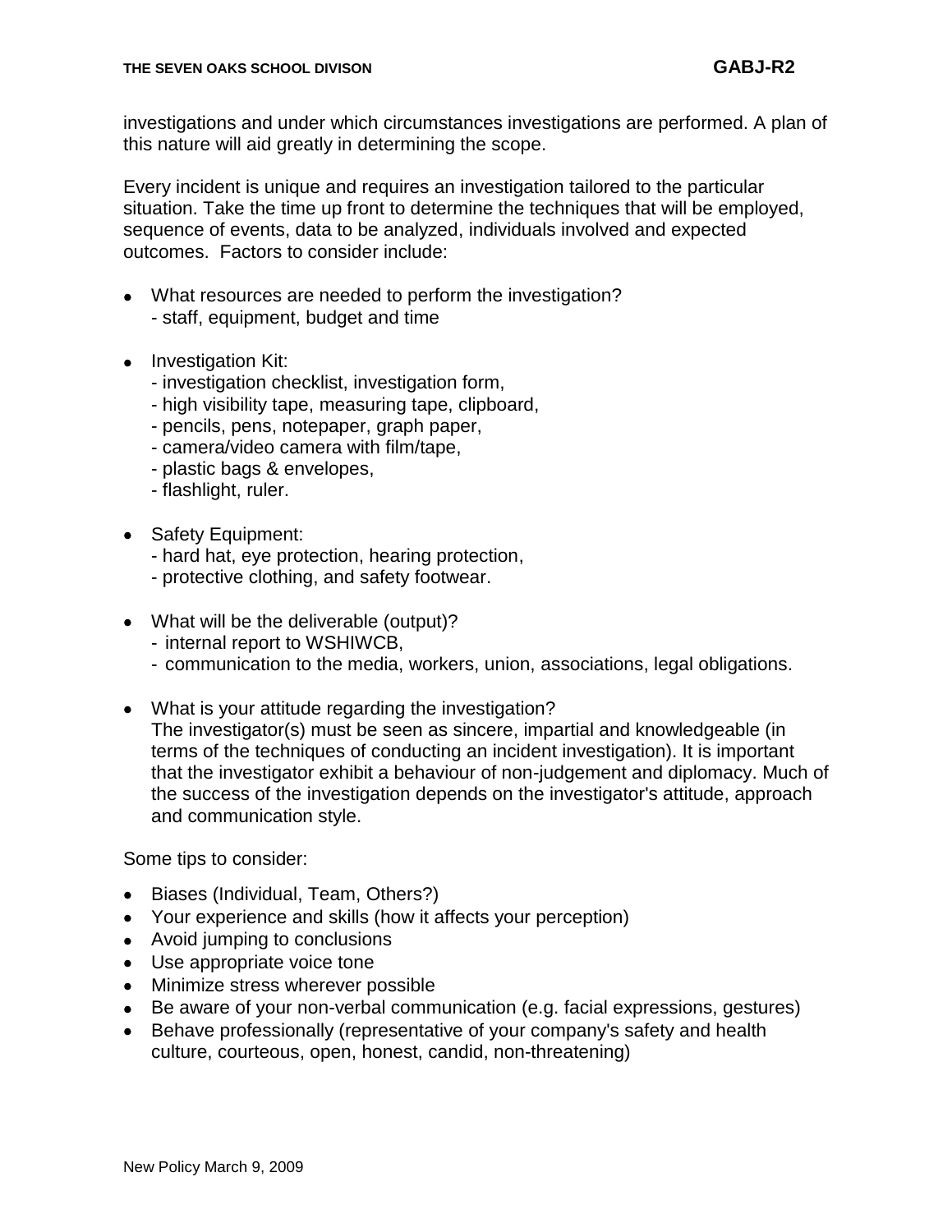## **STEP 2 - VISITING THE SCENE**

Speed and thoroughness are both necessary in incident investigations. Memories fade and evidence disappears. Balancing the numerous activities to be undertaken when visiting the scene is a great challenge for the investigator.

**TAKE CONTROL** of the situation and make the area safe for yourself and any others entering the scene. Consider any imminent risk situations (e.g. moving equipment in order to secure the scene). It is imperative that management be notified immediately of the incident, injured parties, damaged material and equipment and any requests to shut down operations to secure the area. Chaos may result from an incident and people may be in a panic. The situation must be brought under control at once in order for rescue work to proceed. Secondary incidents (such as fires, equipment or structural failures) may result from the initial incident. These hazards should be controlled as soon as possible.

**CARE FOR THE INJURED**. First aid or medical attendants **should be called to care for the injured immediately**. If chemicals are involved, ensure that copies of the material safety data sheets (MSDS's) are provided to the hospital with the injured.

**SECURE THE AREA**. To protect evidence and to avoid further injuries or damage, people should be kept out of the incident scene until the investigators arrive (except to relieve suffering). One method is to rope off the area and notify management that the incident scene is non-accessible.

**CONTACT APPROPRIATE PEOPLE**. The employer should establish a procedure for notifying individuals concerned (e.g. investigation team, management staff, family). If the incident is serious (see Reporting Serious Incidents under the Definitions section), WSH must be notified immediately. Also, the family of the injured worker should be contacted with care.

**GATHER NAMES AND ADDRESSES OF EYE WITNESSES**. Inquire with those at the incident scene and management staff as to who witnessed the incident. Obtain the witness(es") name(s), address(es), and phone number(s), and make a point of contacting them for an interview as soon as possible.

**SKETCH THE SCENE AND TAKE MEASUREMENTS**. To improve the usefulness of field notes, sketch the scene and measure the area. Note and map the positions and condition of the injured workers, tools, equipment and materials involved, safety devices and personal protective equipment, machinery and equipment controls and anything else of value.

#### **Tips on Sketching**

*Place the important information in the center of the drawing and draw the rest around it.* Include all measurements, angles, and direction indicators taken at the site. Include the final positions of casualties and debris. Do not worry about making drawings to scale or creating artistically perfect drawings. Attempt to draw each item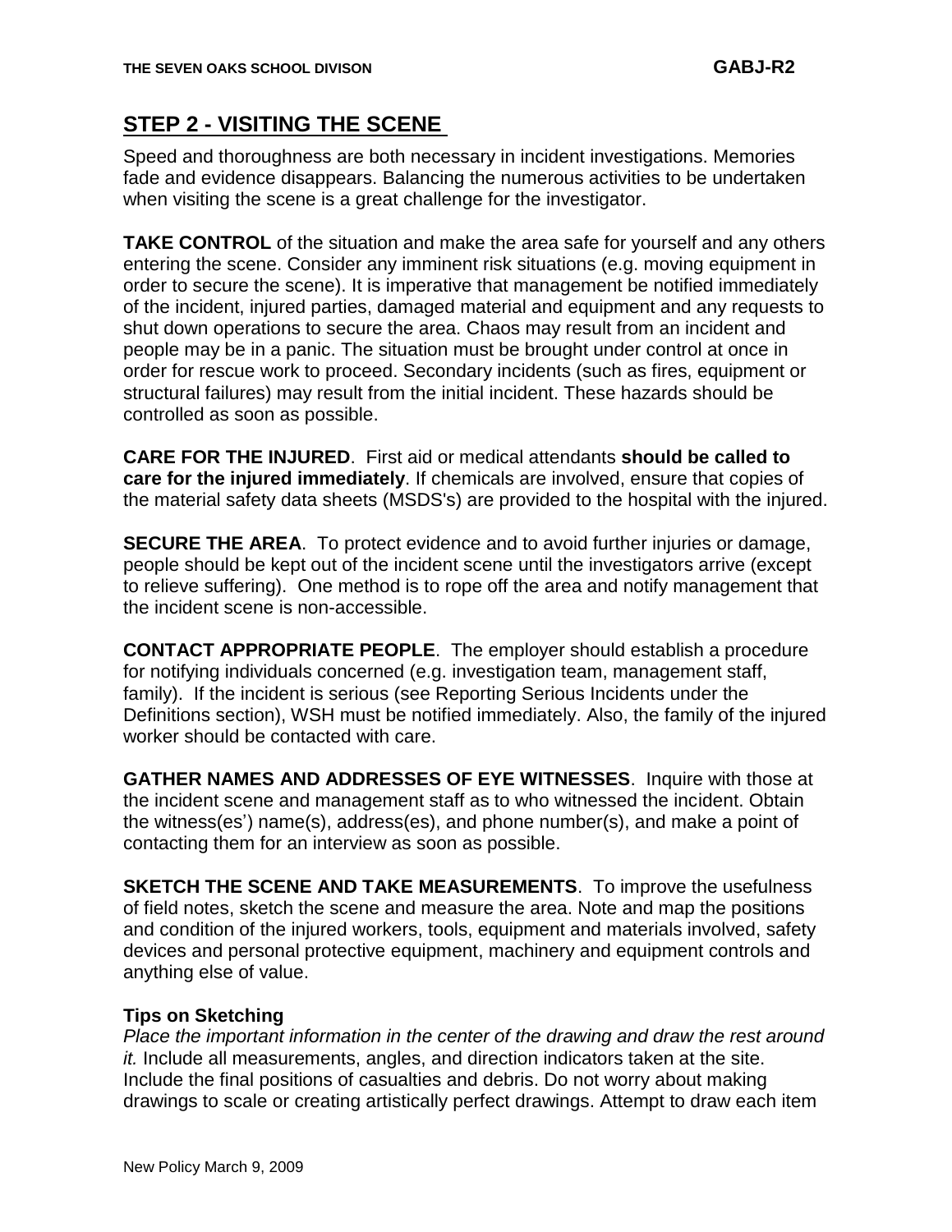correctly related to the other items present. Label items correctly. Cross reference your sketches and photographs to applicable files and occupational safety and health committee minute forms.

**PHOTOGRAPHING**. Photographs and video recording aid in preparing and delivering your report as well as in analyzing conditions at the site of the incident. Photos and video are also useful when briefing the stakeholders such as the management team and Safety and Health Committee. Photographs and video recordings should always be taken as soon as possible. Below are some techniques useful in taking photographs at incident scenes:

- Start by photographing the general area then move to the specific scene of the  $\bullet$ incident.
- Take photos from all sides and several angles, as well as close up and isolation shots.
- Ask witnesses to direct where shots should be taken and note their comments.
- Create a photo log which includes when the shot was taken (date and time of day), by whom, location, under what lighting conditions, what the shot contains, identifying number on a sketch of the area, brief description of what the photograph is trying to identify.
- Store the pictures in plastic photographic file pages in a binder beside relevant notes and sketches. Cross reference photos with the location of physical evidence and relevant notes.
- When video recording, narrate the pertinent points identified above.

**COLLECTING EVIDENCE / SAMPLES**. Depending on the incident, you may want to take one or more samples of evidence found at the incident scene, which may require examination by qualified personnel. (The decision to utilize experts to collect evidence should be exercised, e.g. handling controlled products or analysis of engineered systems). An investigator must ensure that s/he exercises caution when handling evidence for two distinct reasons:

- To protect themselves against harm from handling evidence such as damaged  $\bullet$ equipment or chemical substances, one should assess the need to wear personal protective equipment.
- To preserve the evidence, care should be taken to maintain the original state of the evidence.

Since liquids can evaporate quickly and other materials may be cleaned up before you can get a sample, it is very important to take your samples as soon as possible. Examples of things you might want to sample include:

- Any tools, materials, machinery part or subassembly which is suspected of failure, malfunction, misfit or faulty design.
- Air samples or other samples, if the presence of impurities or toxic substances may have contributed to the incident.
- Liquids or solids which are not normally present at the site of the incident.  $\bullet$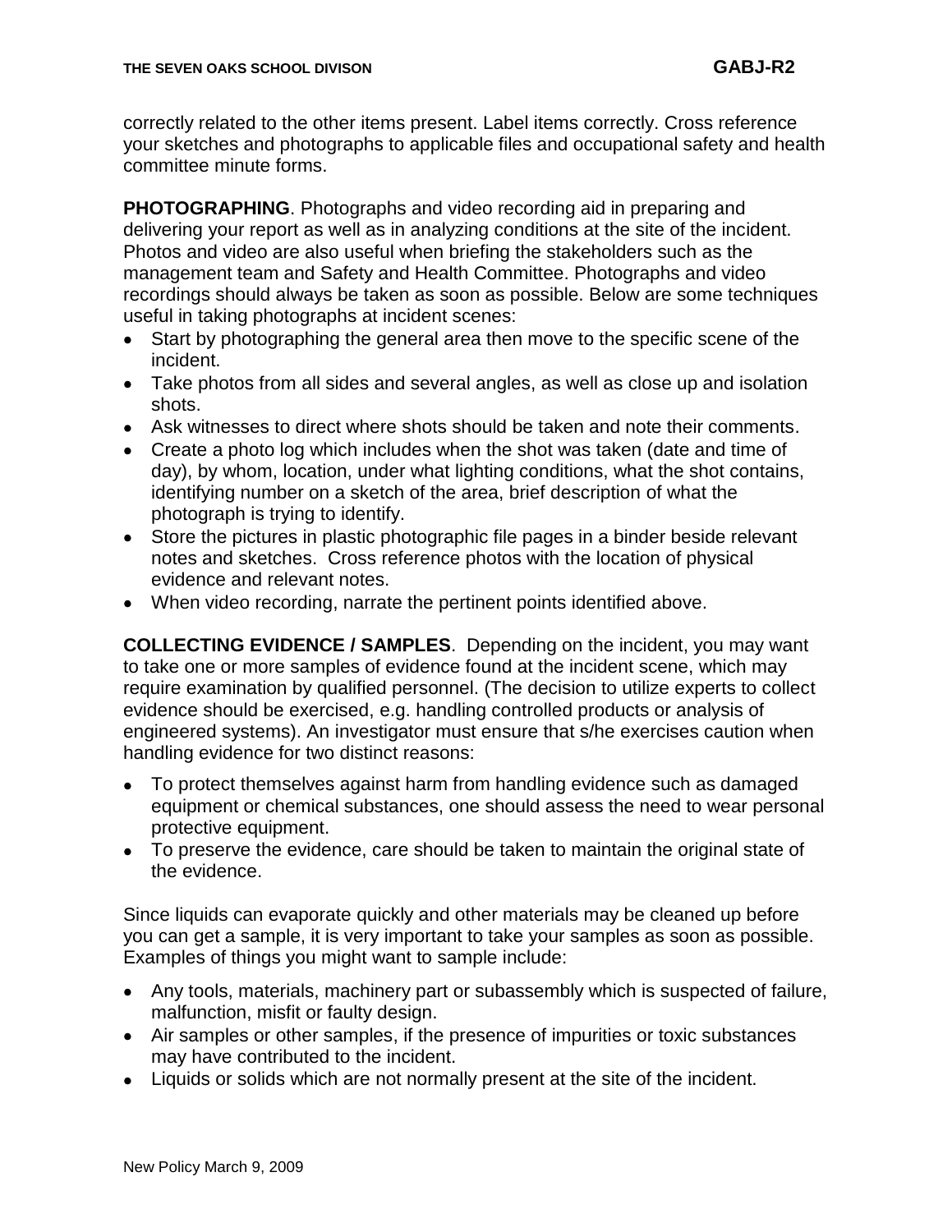Carefully wrap and label everything in clean, dry and leak proof containers. Note where each specimen came from and what the initial appearance was like. Avoid destroying or altering exhibits during examination. Note the environment (e.g. noise, heat, cold, ventilation and chemical contaminants). Find out what the weather conditions were at the time of the incident, if applicable.

Note: If a serious incident occurs at the workplace, a Safety and Health Officer may conduct an incident investigation. The Officer will require that items involved in the incident (e.g. equipment, materials) not be moved unless it is necessary to release an injured person or to avoid creating additional hazards.

**RETURN THE INCIDENT SCENE TO NORMAL USE**. Once you have gathered all the evidence and information needed, ensure that the incident scene is returned to normal use. This may involve disinfecting the area if blood was spilled, checking equipment and materials to assess functionality, and ensuring that the incident will not be repeated. If a process or piece of equipment needs to be stopped until further examination proves its effectiveness, notify the management immediately to cease operation. If in doubt about the functionality of equipment, materials or process, have it checked by those who are technically qualified - preferably those external to the organization.

## **STEP 3 - CONDUCTING INTERVIEWS**

One of the main methods of gathering information in an incident investigation is by interviewing people who were at the incident scene. Interviews should also be conducted with anyone who can give relevant information, even if they were not present. Examples include: a supervisor who gave instructions at the start of the shift, a trainer who instructed the worker, (even months earlier) or a worker who performs the same job as the injured worker. Information presented here will aid the interviewer in establishing a framework for the overall process. The amount of openness that develops during an interview depends a great deal on the rapport and atmosphere established during the initial contact.

**CATEGORIZE WITNESSES**. There are several categories of witnesses who could have information helpful to determining the causes of an incident.

- Eyewitnesses those who actually saw the incident happen or were involved in the incident.
- Those who came on the scene immediately after the incident.
- Those who saw events leading to the incident.
- Those who have information about the work tasks, processes, safety devices in use, materials, equipment and other conditions involved in the incident.

Consider the expertise, background and credibility of each witness. Consider where they were when the incident occurred.

**INTERVIEW WITNESSES AS SOON AS POSSIBLE.** To obtain an untainted version of the story as possible, witnesses should be interviewed as soon as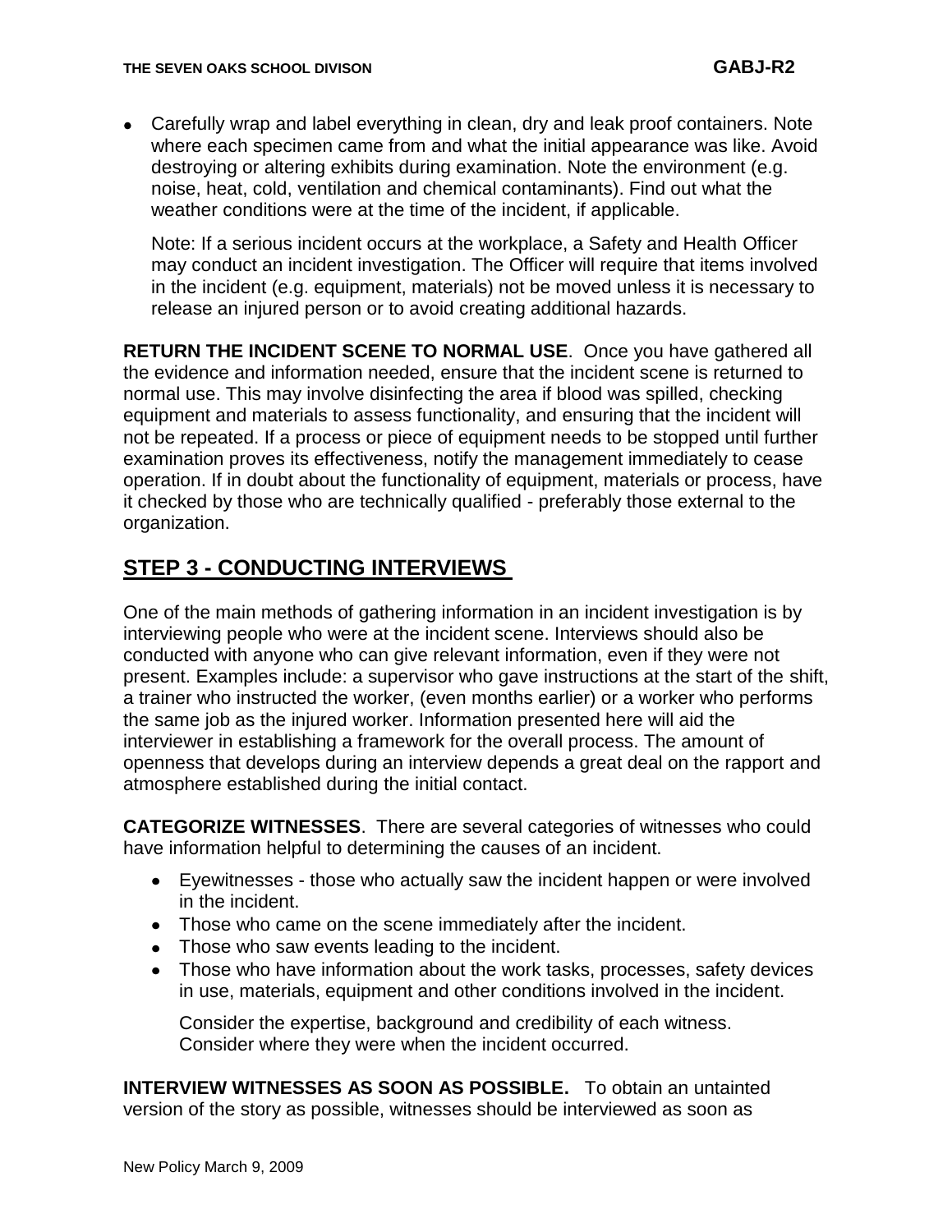practicable after the incident. If interviews are not done quickly, memories of witnesses may fade and information become distorted. If witnesses have an opportunity to discuss the event among themselves, individual perceptions may be lost in the normal process of accepting a consensus view where doubt exists about the facts. For this reason, witnesses should be separated as soon as possible. Witnesses should be interviewed individually rather than in a group, preferably at the scene of the incident where it is easier to establish the positions of each person involved and description of the events. If necessary, conduct more detail interviews later as evidence, such as photographs, become available.

**AN OPTION - WITNESSES OWN ACCOUNT OF WHAT HAPPENED**. If witnesses are under stress or you cannot speak to each one immediately, ask each to go into a separate room and write out what they saw happen during the incident in their own words. Interview each witness afterwards. Read each person's statement back and clear up uncertainties. When you are satisfied that you have all the necessary information, ask each witness to review and sign their statement. Compare your interviews against those of other investigators (such as the police or reporters from the media) if this information is available. This method can serve as an effective means for information gathering since individuals will jot down their own ideas in their own words, without influence of an interviewer or other witnesses. It does depend on how thorough one is when writing out their story, which will vary from person to person.

**CONSIDER THE EMOTIONAL STATE OF WITNESSES.** Witnesses may be feeling any number of emotions (e.g. anger, sadness, stress, fear) which can hinder the investigation and may adversely affect other persons involved. Be aware of each person's physical and emotional state and proceed with empathy and understanding to put each witness at ease. Common causes for discomfort include:

- Fear (e.g. of being blamed, punished, evaluated)
- Past wrong doings or perceptions thereof
- Concern about releasing information
- Interviewer not at ease
- Incomplete knowledge of the topic
- The interview location (eg. privacy or lack thereof)  $\bullet$

**INTERVIEW QUESTIONING - THE W5 METHOD.** The W5 method uses the questions what, who, where, when, and why/how to find out what happened and determine the causes of the incident. Examples include: Can you tell me …

**WHAT** happened? **WHO** was involved in the incident? (Victim, Witnesses, Supervisor) **WHERE** did the incident occur? **WHEN** did the incident happen? **What + Who + Where + When = WHY/HOW WHY** and **HOW** did the incident happen?

Use the W5 method to plan interviews as well as to collect and analyze evidence.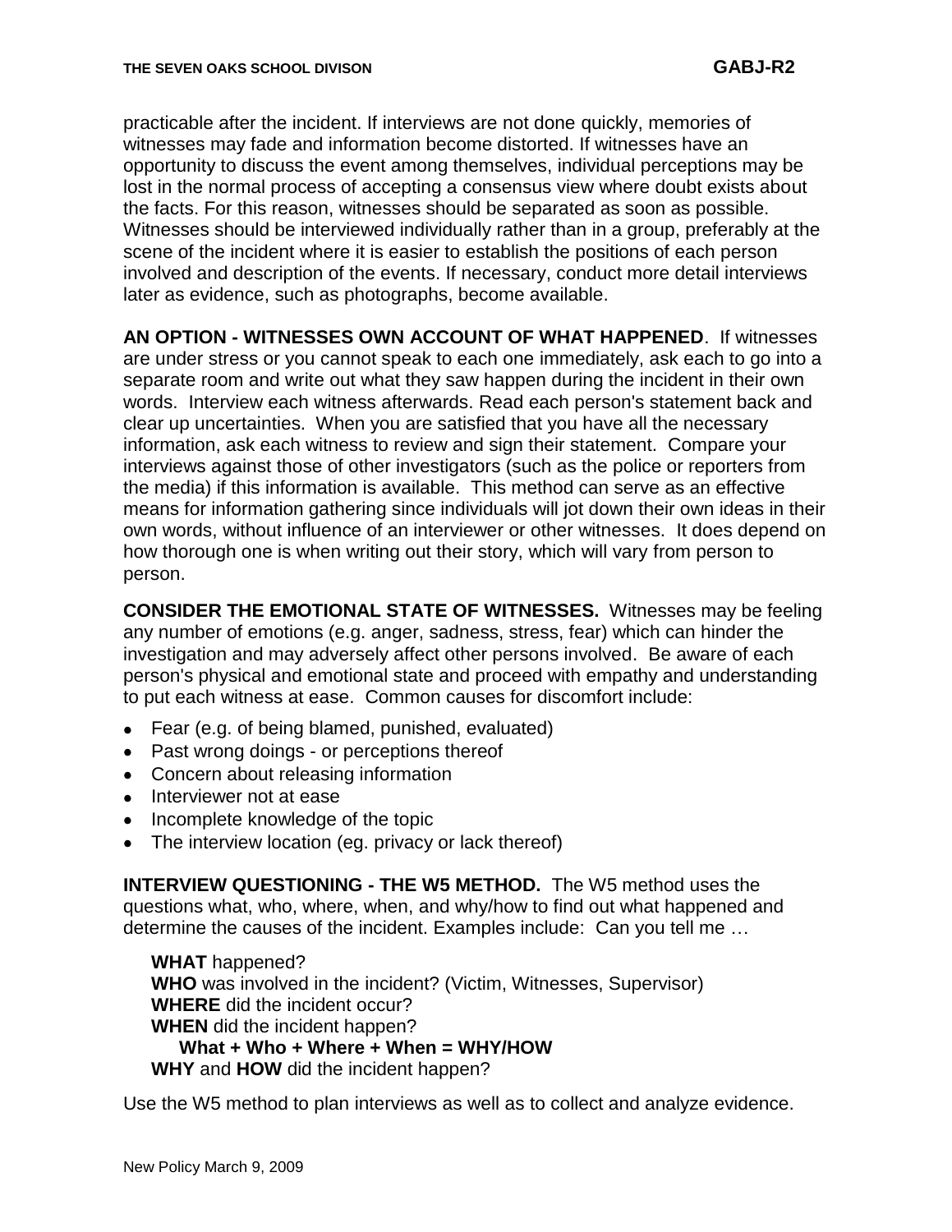**THE OPENING OF THE INTERVIEW.** It is said that people make judgements within the first few seconds of meeting someone. Take the time at the beginning of the interview to put the witness at ease, to begin slowly and to listen closely and carefully. This gives

the individual a chance to formulate the story in their own mind and gives you a preview of what they know.

**USE OPEN ENDED QUESTIONS**. While you may want to use "yes" and "no" questions to break the ice at the start of the interview, proceed with open-ended questions to obtain each person's version of the incident. A series of structured questions may also work, such as:

- Tell me about ...
- What did you see, hear?
- Where were you at the time?
- Explain how this task is done?

Ask questions to get more information as required. Use visual aids (photographs, sketches and illustrations) to help witnesses recall information and clarify important points. Consider asking witnesses to draw a sketch.

#### **SOME PITFALLS TO AVOID:**

#### **Don't:**

- Ask leading questions (e.g. "Didn't you think that..")
- Intimidate the witness (e.g. Alarming or discouraging remarks such as "Well that was a stupid thing to do .. ")
- Interrupt the witness
- Convey your judgments

**TAKING NOTES.** It is important that you document pertinent information from the witnesses for your own reference. You can go over your notes with the witness to ensure they agree with your interpretation. While it is important to take notes, it is equally as important that the note taking process not interfere with the interview process. Bear in mind that some people feel nervous whenever investigators take notes and they may be reluctant to share information. If note taking distracts the witness, attend to it after the interview. Use judgment if you are considering the use of a tape recorder as it tends to impede rather than contribute to information gathering. People are inclined to withhold information for fear of saying the wrong thing, particularly if they know it's being captured word for word on a recording device. If you must use a tape recorder, clarify why you need to use it and how the information will be used.

**DEALING WITH CONFLICTING STATEMENTS.** It is normal for statements to conflict. People see things differently and may remember events differently. Each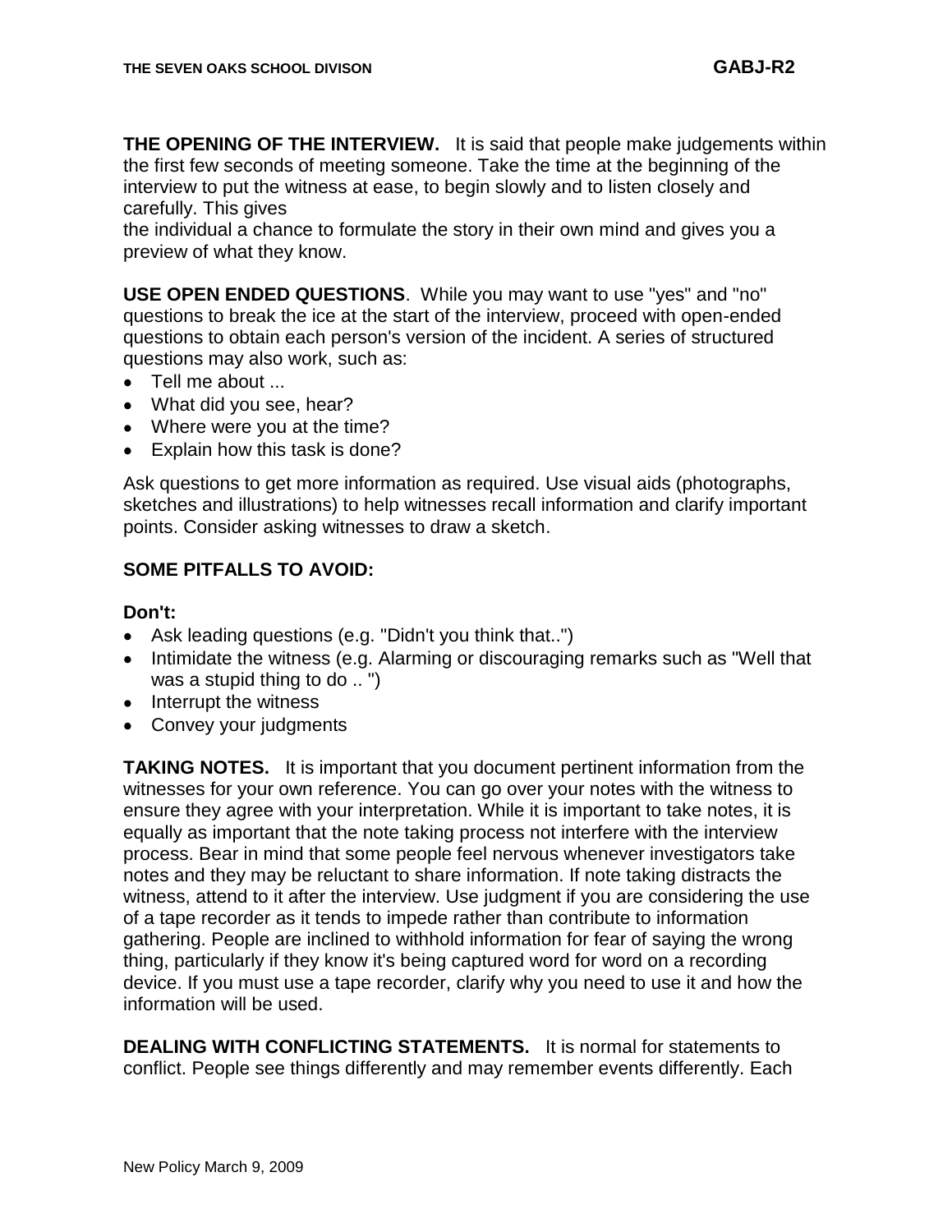witness likely saw the incident from a slightly different angle. Opinions and perceptions differ. Avoid accepting opinions as fact until you have all the evidence.

**ENDING THE INTERVIEW.** End the interview on a positive note by expressing appreciation to witnesses and others who aided you in gathering information. Encourage the witness to contact you at a later date should they think of something else. Give credit if an individual's ideas are used later. Reiterate the goal of the investigation (prevention) and what will be done with the information you gather.

## **STEP 4 - EXAMINATION OF PHYSICAL EVIDENCE**

As noted under the section "Visiting the Scene", collecting evidence/samples will be one of the first steps in an incident investigation. Once you have collected evidence, you will need to examine it closely in order to draw conclusions about what happened. This may involve sending the evidence to an expert for analysis (e.g. engineer, health professional, manufacturer). Physical evidence found at the scene is usually more reliable than evidence obtained from your witnesses. Ensure to:

- Examine all physical evidence thoroughly (e.g. condition of the equipment);
- Have equipment tested for malfunction by qualified personnel;
- Obtain the relevant specs for the equipment;
- Review written documentation (e.g. MSDS, Manufacturer's specs). Broken equipment, debris, and samples of materials involved may be removed for further analysis by appropriate experts. Make notes which will identify exactly where these items came from.

**WRITTEN DOCUMENTATION.** An often overlooked source of information can be found in documents such as past incident reports, W.C.B. claim records, maintenance reports, safety and health committee minutes, formalized safe work procedures and training records. Any pertinent information should be studied to consider how the information relates to the incident and ultimately, to prevent recurrence.

## **STEP 5 - ANALYZING THE EVIDENCE**

Once the evidence (witness accounts, documentary or physical) has been gathered, you are ready to begin analysis. By this stage, you should know how the incident happened and what the immediate causes were. Use this information to determine why the incident occurred. Usually the fundamental causes can be found by simply asking "why." To prevent recurrences of similar incidents you must find all possible answers to this question.

All causes of an incident must be considered for analysis. Be sure to keep an open mind to all possibilities and seek out all pertinent facts. If there are gaps in your tracing or sequence of events, you will need to fill these gaps by the necessary means (e.g. re-interviewing witnesses). If this is not possible, you may need to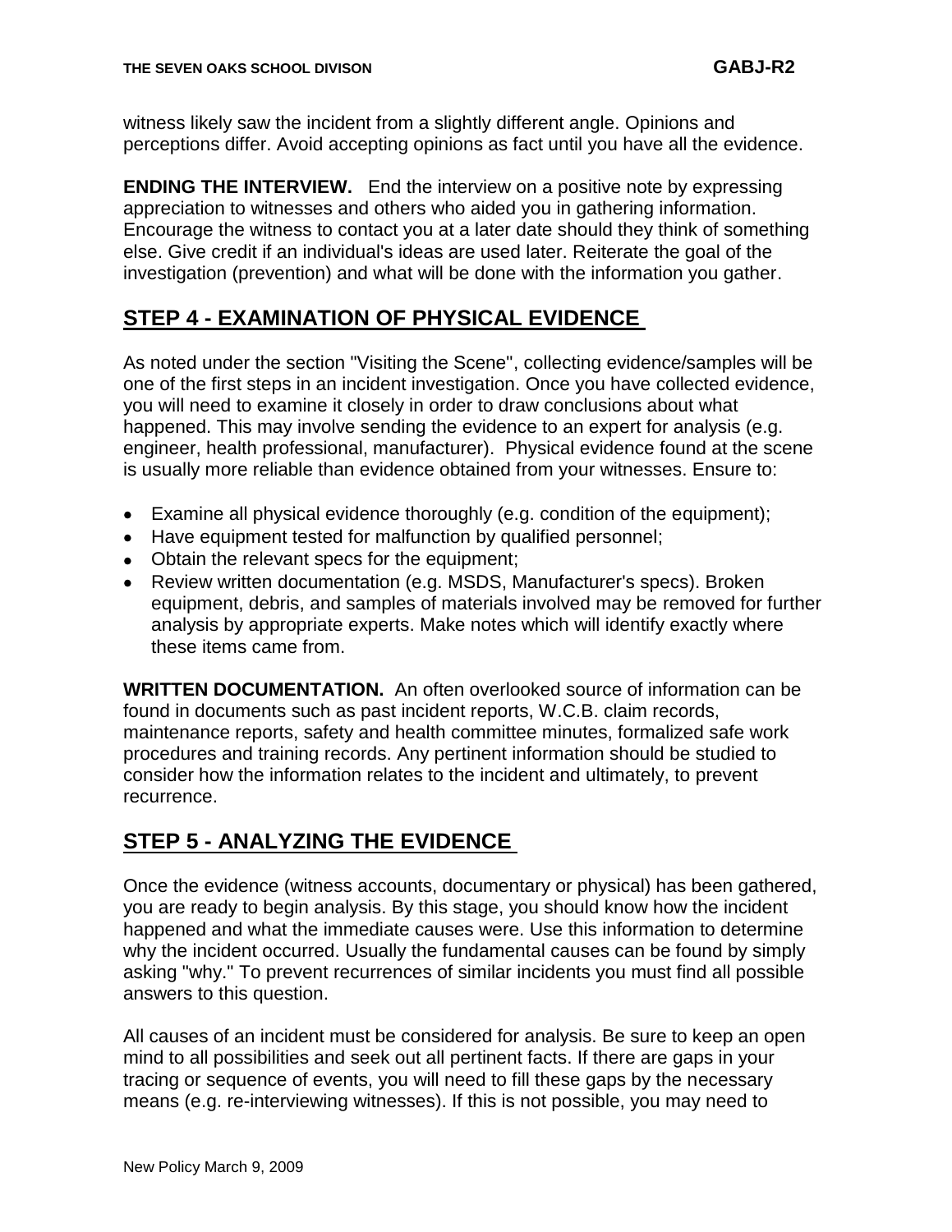develop a "best guess" scenario that can be supported by the majority of facts you gathered during your investigation.

#### **TO FIND THE ROOT CAUSE**

Write out the events of the incident, step by step. Recall the five factors identified under "Incident Causation'. Consider the sample questions within each of the following factors;

#### **These are questions intended for the investigator to assess root causes. They should not necessarily be used for witness interviews since they could intimidate the witness.**

#### **Task - The work procedure used at the time of the incident.**

- 1. Was a safe work procedure used?
- 2. Had conditions changed to make the normal procedure unsafe?
- 3. Were the appropriate tools, materials available?
- 4. Were they used?
- 5. Was all of the required personal protective equipment available?
- 6. Were inherent safety devices, alarms or other systems in place?
- 7. Were all backup safety devices or systems in place?
- 8. Was the task structured to encourage/discourage safe work practices or procedures?

#### **Material/Equipment - Causes brought about by the equipment or materials used.**

- 1. Was there an equipment malfunction or failure?
- 2. What caused it to fail?
- 3. Was the material or equipment substandard in some way?
- 4. Was personal protective equipment used? Should it have been?
- 5. Were hazardous substances involved?
- 6. Were tools, machinery and equipment being used correctly? (Check manufacturers specifications for operating tools, machinery and equipment as well as any other applicable standards)
- 7. Were tools or machinery modified in any way?

**Worker(s) -** The factors related to workers include individual experience, skills and abilities as well as one's physical capabilities, and emotional state at the time of the incident.

Your inquiry of a worker is not to place blame, but to uncover the factors they experienced at the time of the incident. Consider the following questions:

1. Were workers aware of the standards, practices, procedures or legislation governing the activity?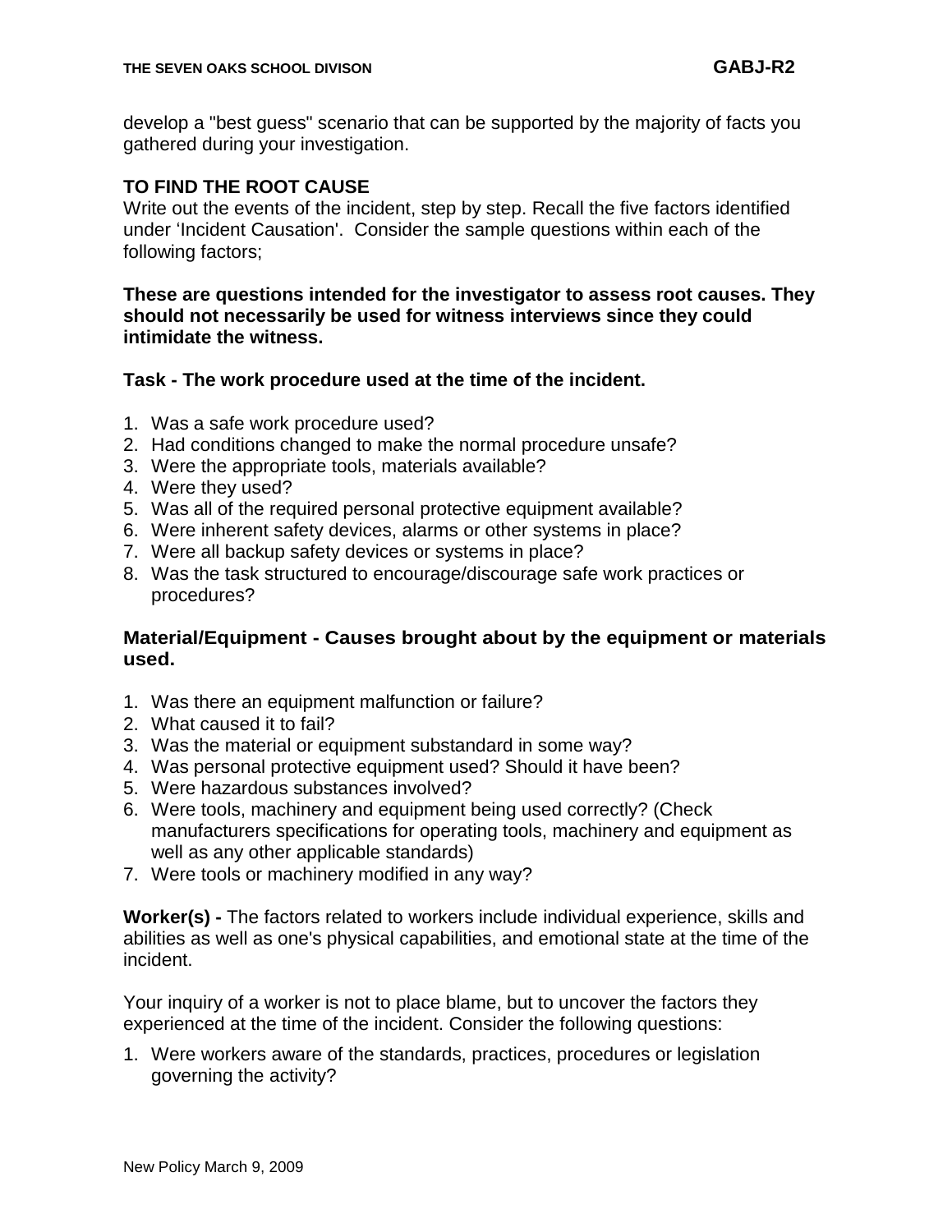- 2. Were workers adequately trained to do the task in question according to standards, practices and procedures prescribed?
- 3. What training had the worker received?
- 4. What experience did the worker have to do the task?
- 5. Was the worker physically capable?
- 6. Was judgment, health and/or ability impaired for any reason? (e.g. Were they Tired? Rushed? Stressed? Using Medication?)

**Management** - The employer is responsible for ensuring the safety and health of workers at the workplace and is therefore responsible for the policies, procedures and rules on the job. This also includes enforcing the policies, procedures and rules. Management staff (managers, supervisors, lead hands, etc.) must always be considered in an incident investigation since they are responsible for providing direction and supervision.

- 1. Were the hazards which led to this incident known to supervisors?
- 2. Were standards, practices and procedures developed and implemented to overcome these hazards?
- 3. Were supervisors aware of the standards, practices, procedures or legislation governing the activity?
- 4. Were safety and health rules in effect?
- 5. Were they being enforced?
- 6. Was adequate supervision given?
- 7. Was regular maintenance of equipment carried out?
- 8. Were unsafe conditions corrected?

**Environment** - The physical environment, and particularly sudden changes to that environment, are factors which need to be identified. It is important to note the situation at the time of the incident.

- 1. What were the weather conditions?
- 2. Was it too hot or too cold?
- 3. Was noise a problem?
- 4. Was there adequate light?
- 5. Were toxic gases, dusts, fumes, present?

List all possible causes within each category. It is important to remember that no one element in an incident (Task, Materials/Equipment, Workers, Management or Environment) stand alone. Each of these elements must be analyzed in its relationship to the others.

Use the W5 method as described under "Conducting Interviews" to analyze the influence of everything involved in the incident. Usually the fundamental causes can be found by simply asking "why?" Use photographs and drawings to illustrate important points.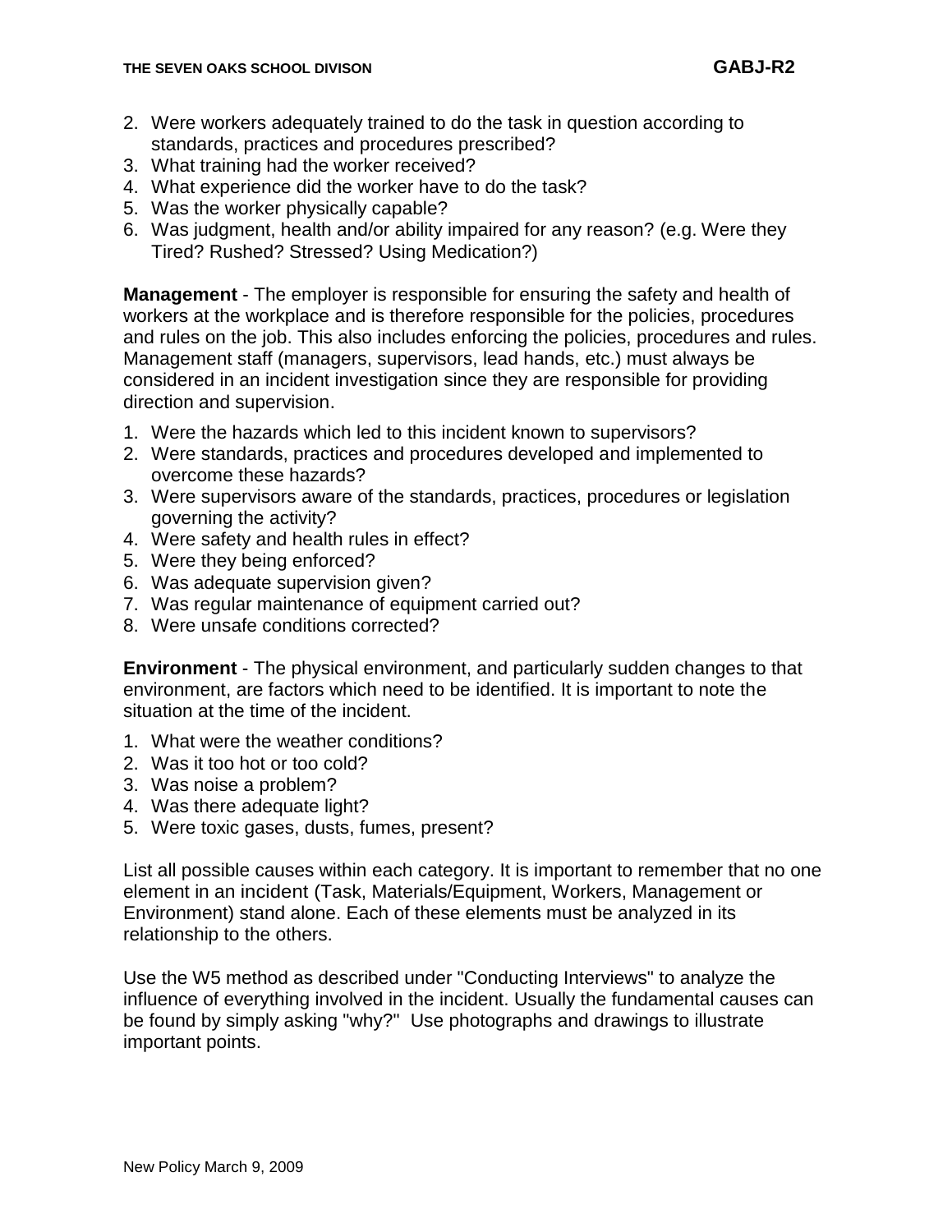## **STEP 6 - PREPARING THE REPORT**

The intent of the report is to effect change. If after an investigation there are no recommendations or actions taken to improve the safety and health at the workplace, it is likely incidents will continue to happen and workers will feel a sense of irresponsibility on the part of the employer and Safety and Health Committee. A succinct report detailing specific recommendations is critical to the effectiveness of prevention at the workplace. The report should be written with consideration as to who is the target group that will be reading the report. If your company has developed a form for reporting incidents, you will want to complete such a form for each incident. Attached is a report format recommended by WSH. It covers the following aspects:

### **REPORT FORMAT**

#### **Part I - Particulars**

- Injured party information
- Where and when the incident occurred
- Damaged property/material information
- First Aid response

#### **Part II - Description of the Incident**

Description of what happened, in detail

#### **Part III - Evidence**

- Sketch of the incident scene
- Photographs, diagrams and physical evidence
- **•** Persons with information and statements

#### **Part IV - Incident Causation**

- Direct and indirect causes of the incident
- Five factor analysis

#### **Part V - Corrective Action**

- Immediate and long term corrective actions
- Target completion dates

#### **Part VI - Report Review**

- Who prepared the report and when it was prepared
- Report distribution list
- Signatures of the Safety and Health Committee Co-Chairs

#### **DISCUSS THE REPORT**

Once the report is complete, it should be discussed at the Safety and Health Committee meeting. The causes of the incident should be reviewed and each recommendation debated. Each conclusion and recommendation must be supported with evidence. Where the investigator has used the "best guess" scenario to fill in the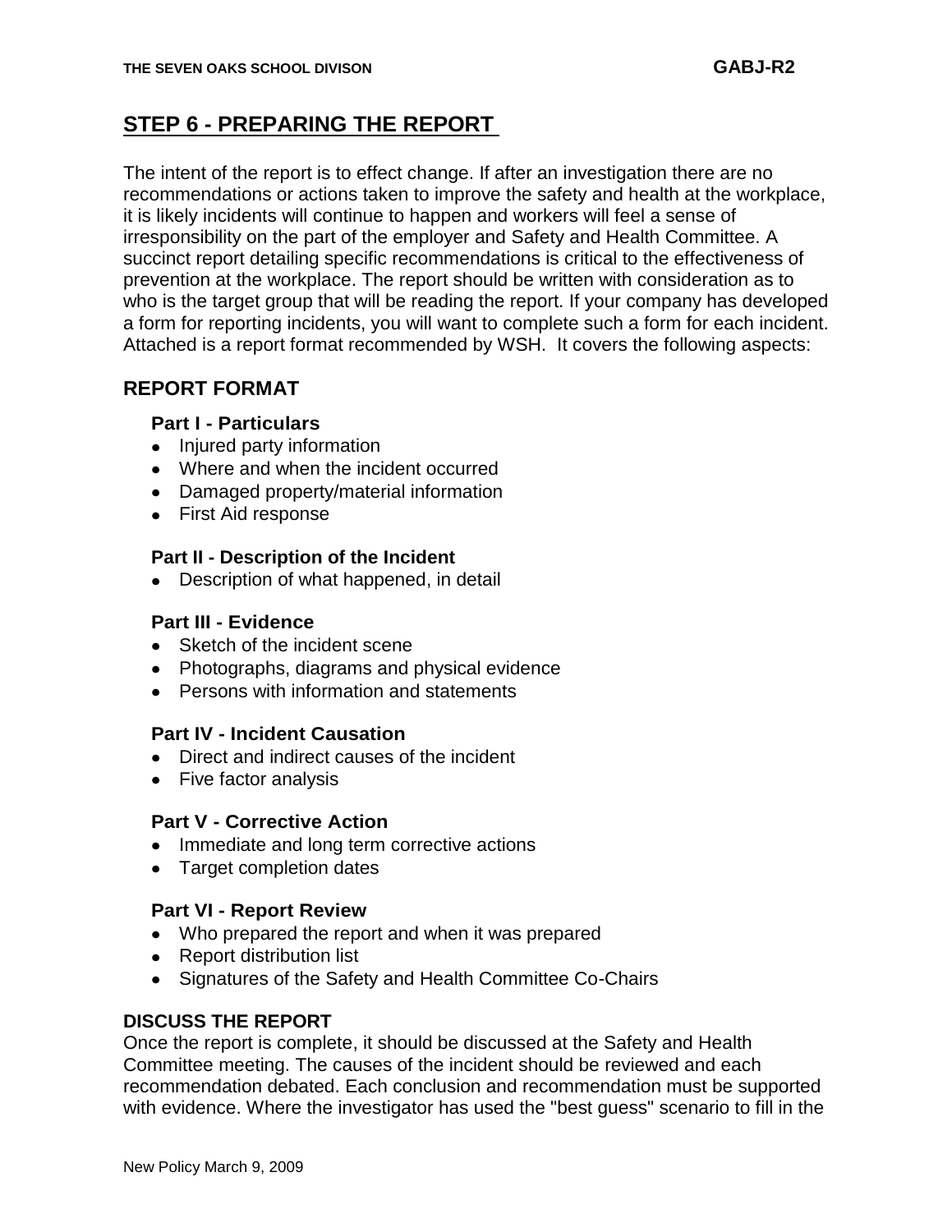gaps, be prepared to offer reasons why those conclusions were drawn. Consider things the committee can do. The incident may point to weaknesses in the activities of the committee (such as its inspection program). These activities should be reviewed in light of the evidence.

#### **FINALIZE THE REPORT**

If necessary, the report should be reworked to deal with the concerns of committee members. When the committee is satisfied with the final version of the report, both co-chairpersons should sign it. It should then be sent to the employer for corrective action. The committee should assign members to follow up.

#### **WHAT ACTION SHOULD THE EMPLOYER TAKE?**

The employer has a duty to promptly respond to the report and advise the committee in writing of the remedial actions taken. The committee should list these corrective measures and follow up on them. A summary of the incident report should be posted in the workplace for the information of workers. A copy of the report should also be kept in the committee's files and available if requested by the Workplace Safety and Health Division. Note: Names of individuals involved in the incident should be omitted from this version.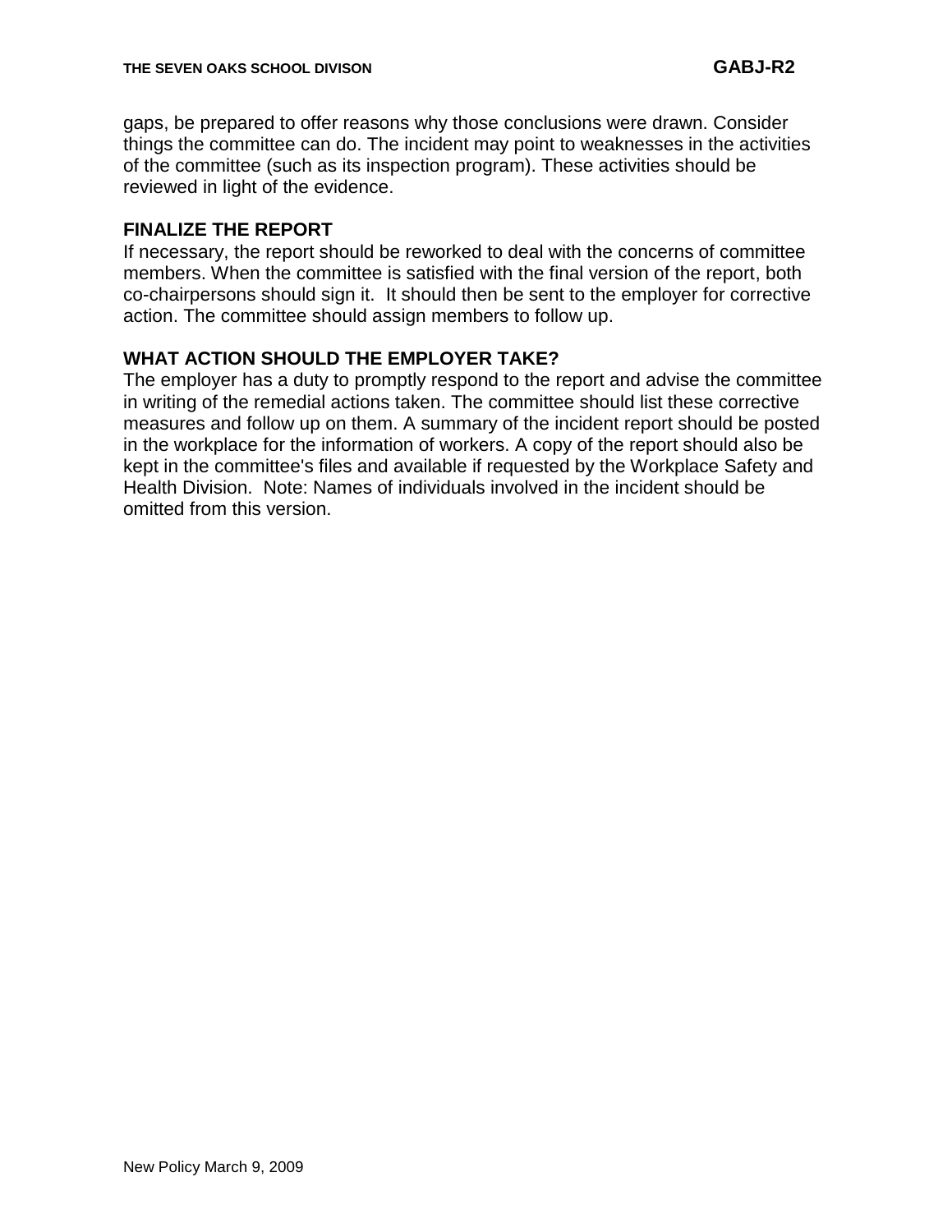|                      | <b>WORKPLACE SAFETY AND HEALTH COMMITTEE</b><br><b>INCIDENT INVESTIGATION SUMMARY REPORT</b> |
|----------------------|----------------------------------------------------------------------------------------------|
|                      | INDUSTRIAL CONSTRUCTION SERVICE SECTOR<br>$FIRE$ EXPLOSION SPILL OTHER                       |
|                      |                                                                                              |
|                      | INJURY: $YES$ NO                                                                             |
| <b>INVESTIGATING</b> | <b>DATE and TIME of INCIDENT:</b><br><b>COMMITTEE MEMBERS:</b>                               |
|                      |                                                                                              |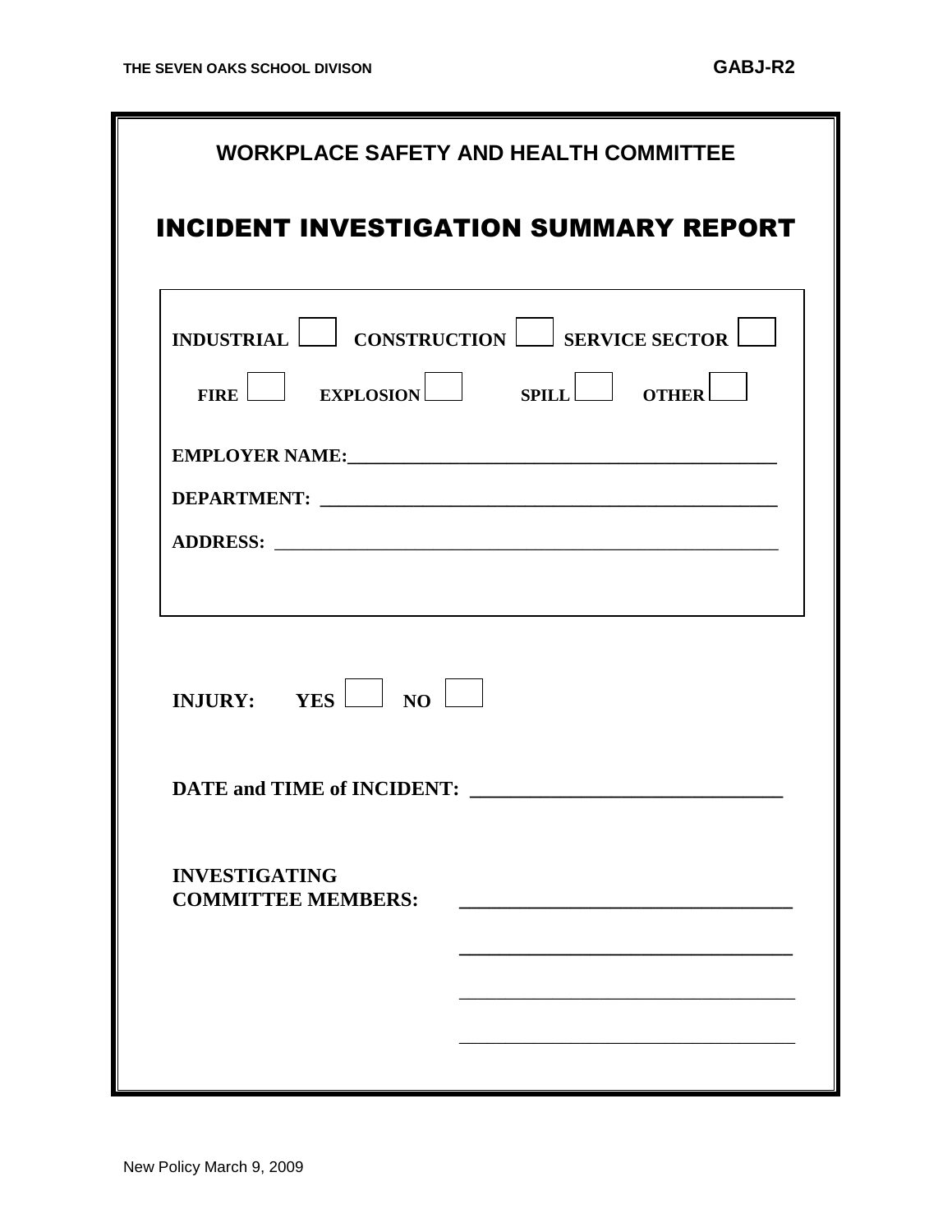# PART 1 – PARTICULARS

|                                |  | <b>Last Name</b>                                                                 |
|--------------------------------|--|----------------------------------------------------------------------------------|
|                                |  |                                                                                  |
|                                |  |                                                                                  |
|                                |  |                                                                                  |
|                                |  |                                                                                  |
|                                |  |                                                                                  |
|                                |  | First Name Middle Last Name                                                      |
| If yes, describe:              |  | Did the incident involved property damage? Yes _____________ No ___________      |
|                                |  |                                                                                  |
| Was first aid rendered? Yes No |  | If yes, by whom? (if outside emergency assistance was required, provide details) |
|                                |  |                                                                                  |
|                                |  |                                                                                  |
|                                |  |                                                                                  |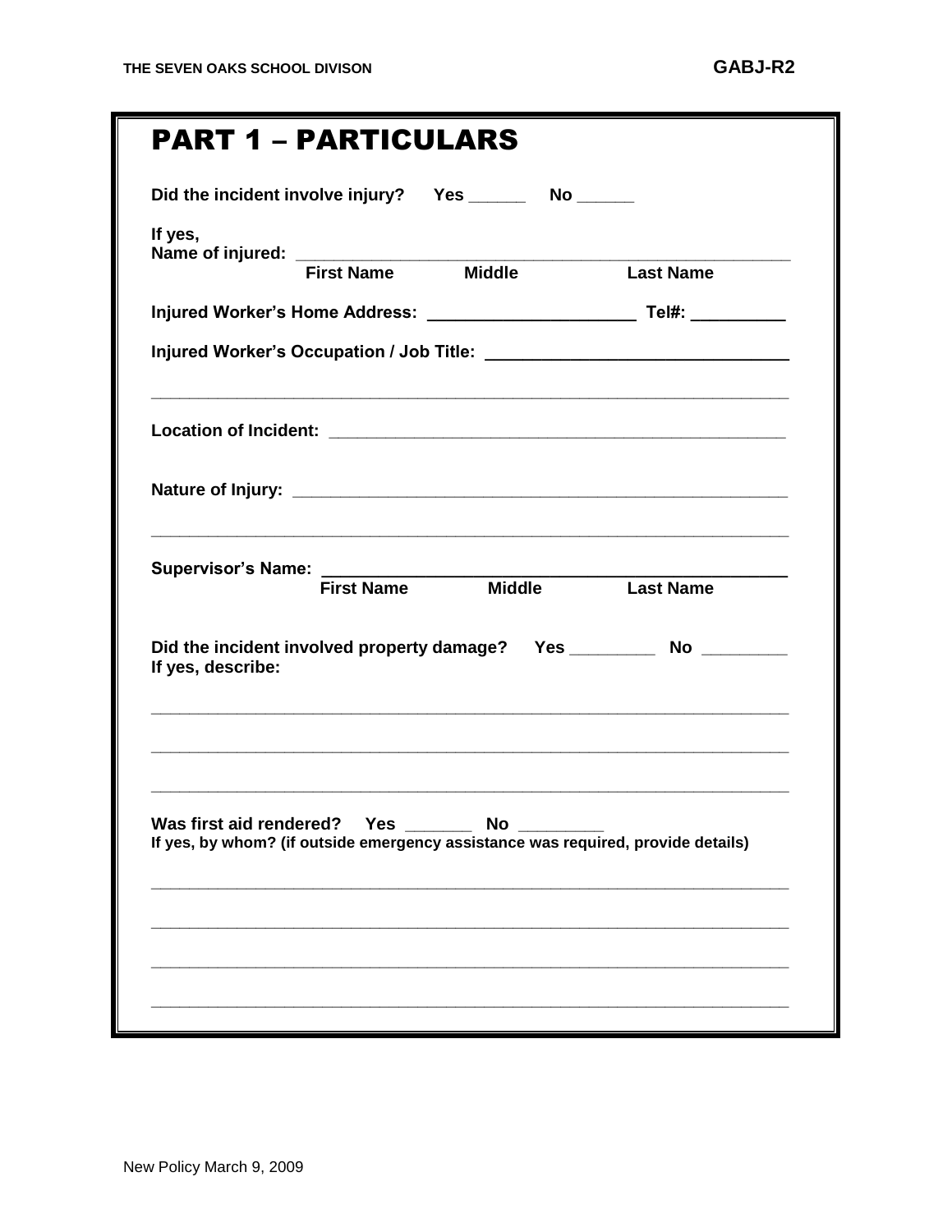IF.

| <b>PART II - DESCRIPTION OF INCIDENT</b> |  |  |  |  |
|------------------------------------------|--|--|--|--|
| Describe the incident in details:        |  |  |  |  |
|                                          |  |  |  |  |
|                                          |  |  |  |  |
|                                          |  |  |  |  |
|                                          |  |  |  |  |
|                                          |  |  |  |  |
|                                          |  |  |  |  |
|                                          |  |  |  |  |
|                                          |  |  |  |  |
|                                          |  |  |  |  |
|                                          |  |  |  |  |
|                                          |  |  |  |  |
|                                          |  |  |  |  |
|                                          |  |  |  |  |
|                                          |  |  |  |  |
|                                          |  |  |  |  |
|                                          |  |  |  |  |
|                                          |  |  |  |  |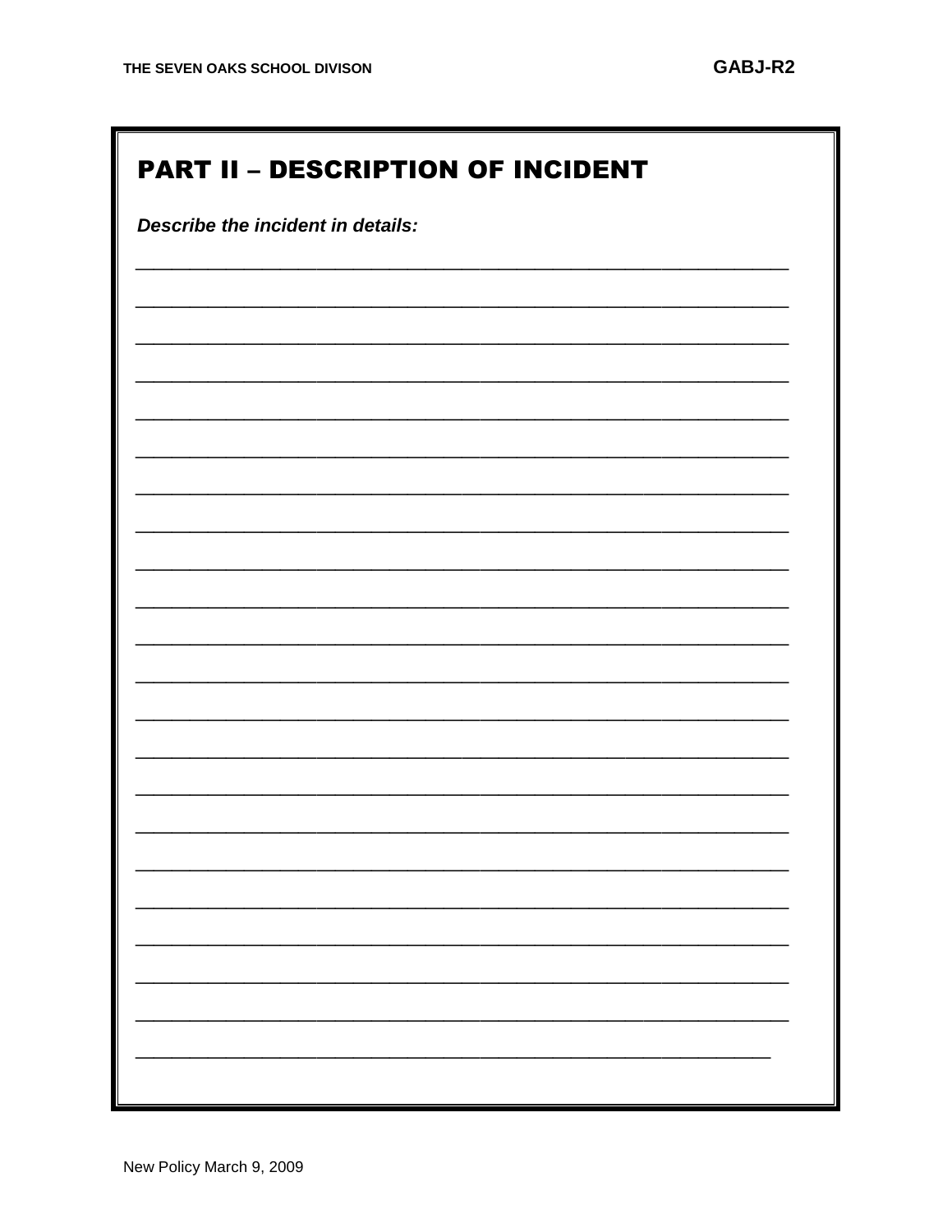## PART III – EVIDENCE

*Sketch of incident scene:*

*Describe physical evidence collected:* **\_\_\_\_\_\_\_\_\_\_\_\_\_\_\_\_\_\_\_\_\_\_\_\_\_\_\_\_\_\_\_\_\_\_** 

*Photo / Video Evidence: (List and describe the photos and videos)*

 $\frac{1}{2}$  ,  $\frac{1}{2}$  ,  $\frac{1}{2}$  ,  $\frac{1}{2}$  ,  $\frac{1}{2}$  ,  $\frac{1}{2}$  ,  $\frac{1}{2}$  ,  $\frac{1}{2}$  ,  $\frac{1}{2}$  ,  $\frac{1}{2}$  ,  $\frac{1}{2}$  ,  $\frac{1}{2}$  ,  $\frac{1}{2}$  ,  $\frac{1}{2}$  ,  $\frac{1}{2}$  ,  $\frac{1}{2}$  ,  $\frac{1}{2}$  ,  $\frac{1}{2}$  ,  $\frac{1$ 

 $\frac{1}{2}$  ,  $\frac{1}{2}$  ,  $\frac{1}{2}$  ,  $\frac{1}{2}$  ,  $\frac{1}{2}$  ,  $\frac{1}{2}$  ,  $\frac{1}{2}$  ,  $\frac{1}{2}$  ,  $\frac{1}{2}$  ,  $\frac{1}{2}$  ,  $\frac{1}{2}$  ,  $\frac{1}{2}$  ,  $\frac{1}{2}$  ,  $\frac{1}{2}$  ,  $\frac{1}{2}$  ,  $\frac{1}{2}$  ,  $\frac{1}{2}$  ,  $\frac{1}{2}$  ,  $\frac{1$ 

 $\frac{1}{2}$  ,  $\frac{1}{2}$  ,  $\frac{1}{2}$  ,  $\frac{1}{2}$  ,  $\frac{1}{2}$  ,  $\frac{1}{2}$  ,  $\frac{1}{2}$  ,  $\frac{1}{2}$  ,  $\frac{1}{2}$  ,  $\frac{1}{2}$  ,  $\frac{1}{2}$  ,  $\frac{1}{2}$  ,  $\frac{1}{2}$  ,  $\frac{1}{2}$  ,  $\frac{1}{2}$  ,  $\frac{1}{2}$  ,  $\frac{1}{2}$  ,  $\frac{1}{2}$  ,  $\frac{1$ 

 $\frac{1}{2}$  ,  $\frac{1}{2}$  ,  $\frac{1}{2}$  ,  $\frac{1}{2}$  ,  $\frac{1}{2}$  ,  $\frac{1}{2}$  ,  $\frac{1}{2}$  ,  $\frac{1}{2}$  ,  $\frac{1}{2}$  ,  $\frac{1}{2}$  ,  $\frac{1}{2}$  ,  $\frac{1}{2}$  ,  $\frac{1}{2}$  ,  $\frac{1}{2}$  ,  $\frac{1}{2}$  ,  $\frac{1}{2}$  ,  $\frac{1}{2}$  ,  $\frac{1}{2}$  ,  $\frac{1$ 

 $\frac{1}{2}$  ,  $\frac{1}{2}$  ,  $\frac{1}{2}$  ,  $\frac{1}{2}$  ,  $\frac{1}{2}$  ,  $\frac{1}{2}$  ,  $\frac{1}{2}$  ,  $\frac{1}{2}$  ,  $\frac{1}{2}$  ,  $\frac{1}{2}$  ,  $\frac{1}{2}$  ,  $\frac{1}{2}$  ,  $\frac{1}{2}$  ,  $\frac{1}{2}$  ,  $\frac{1}{2}$  ,  $\frac{1}{2}$  ,  $\frac{1}{2}$  ,  $\frac{1}{2}$  ,  $\frac{1$ 

 $\frac{1}{2}$  ,  $\frac{1}{2}$  ,  $\frac{1}{2}$  ,  $\frac{1}{2}$  ,  $\frac{1}{2}$  ,  $\frac{1}{2}$  ,  $\frac{1}{2}$  ,  $\frac{1}{2}$  ,  $\frac{1}{2}$  ,  $\frac{1}{2}$  ,  $\frac{1}{2}$  ,  $\frac{1}{2}$  ,  $\frac{1}{2}$  ,  $\frac{1}{2}$  ,  $\frac{1}{2}$  ,  $\frac{1}{2}$  ,  $\frac{1}{2}$  ,  $\frac{1}{2}$  ,  $\frac{1$ 

 $\frac{1}{2}$  ,  $\frac{1}{2}$  ,  $\frac{1}{2}$  ,  $\frac{1}{2}$  ,  $\frac{1}{2}$  ,  $\frac{1}{2}$  ,  $\frac{1}{2}$  ,  $\frac{1}{2}$  ,  $\frac{1}{2}$  ,  $\frac{1}{2}$  ,  $\frac{1}{2}$  ,  $\frac{1}{2}$  ,  $\frac{1}{2}$  ,  $\frac{1}{2}$  ,  $\frac{1}{2}$  ,  $\frac{1}{2}$  ,  $\frac{1}{2}$  ,  $\frac{1}{2}$  ,  $\frac{1$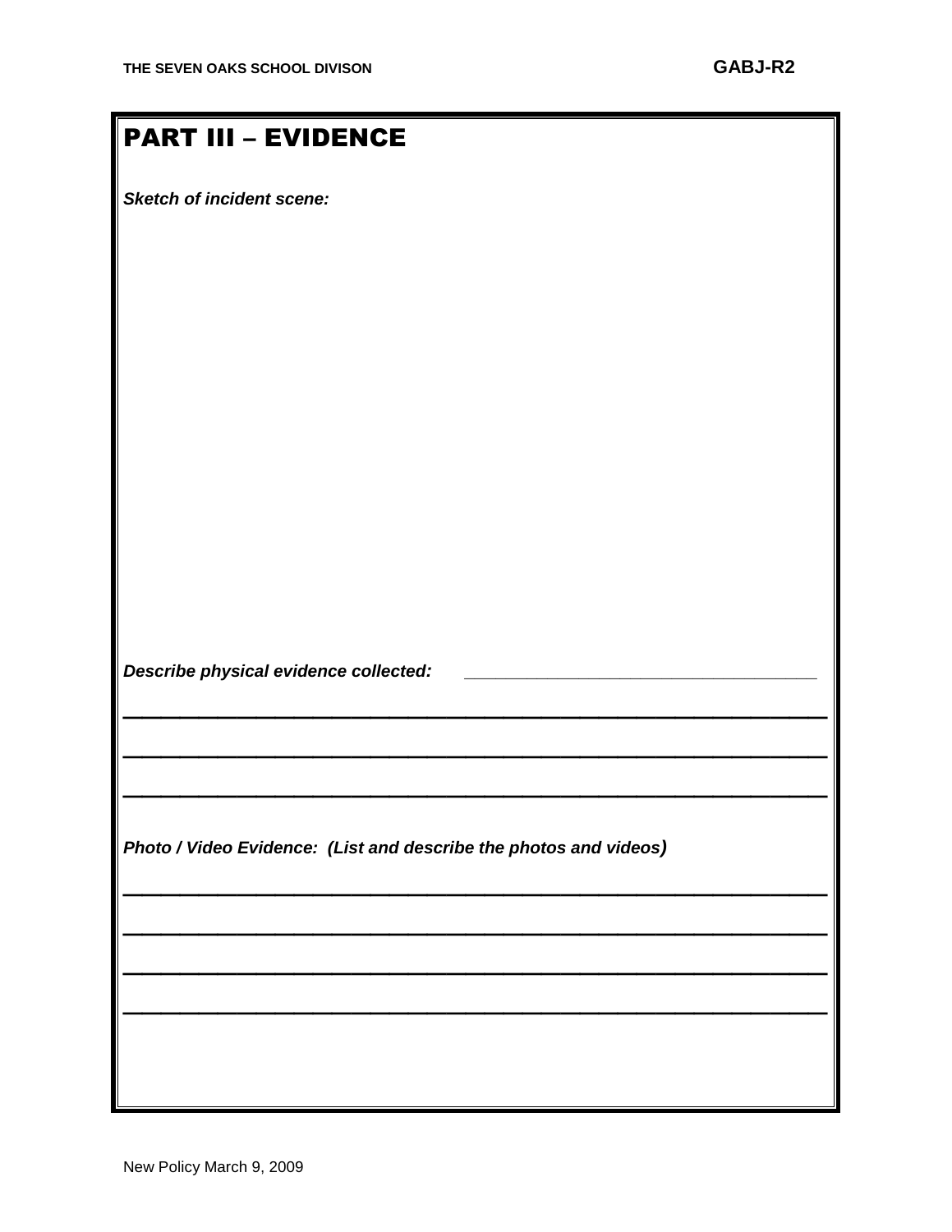| <b>PART III - EVIDENCE (CONT'D)</b>                                                          |  |  |  |  |  |
|----------------------------------------------------------------------------------------------|--|--|--|--|--|
| <b>Persons with Information - Statement Summary:</b>                                         |  |  |  |  |  |
| Name: <u>First Name</u> Middle Mass Mame                                                     |  |  |  |  |  |
|                                                                                              |  |  |  |  |  |
| Did you witness the incident?  Yes _____________ No ___________                              |  |  |  |  |  |
|                                                                                              |  |  |  |  |  |
|                                                                                              |  |  |  |  |  |
|                                                                                              |  |  |  |  |  |
|                                                                                              |  |  |  |  |  |
| <b>Persons with Information - Statement Summary:</b>                                         |  |  |  |  |  |
| Name: <u>First Name</u> Middle Mass Name                                                     |  |  |  |  |  |
| Date Interviewed: ______________________________Occupation: ____________________<br>dd/mm/yy |  |  |  |  |  |
| Did you witness the incident? Yes _____________ No _________                                 |  |  |  |  |  |
|                                                                                              |  |  |  |  |  |
|                                                                                              |  |  |  |  |  |
|                                                                                              |  |  |  |  |  |
|                                                                                              |  |  |  |  |  |
|                                                                                              |  |  |  |  |  |
|                                                                                              |  |  |  |  |  |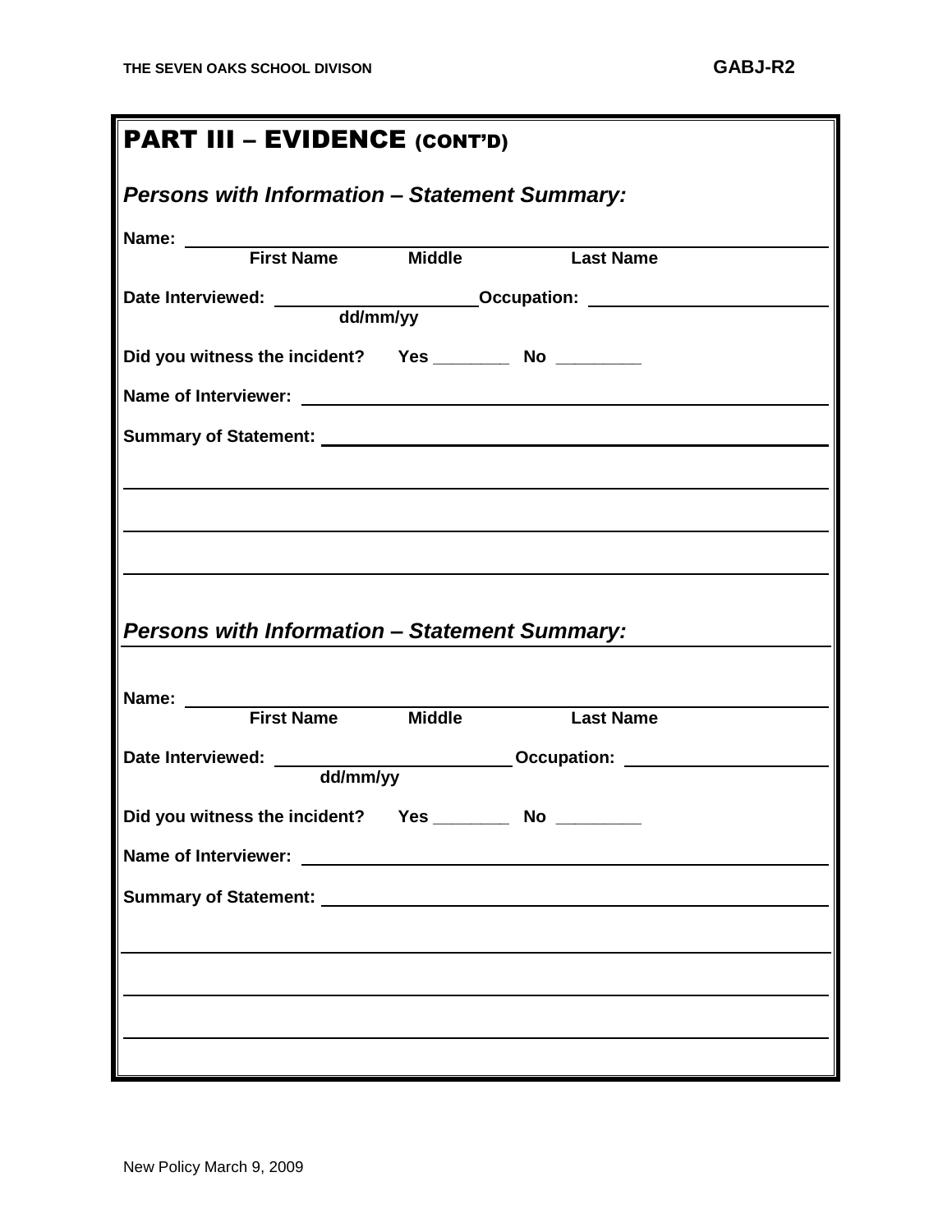What was the DIRECT CAUSE of the incident? (What caused injury or damage?)

What were the INDIRECT CAUSES? (What caused the incident?)

**TASK:** 

WORKER(S):

**MANAGEMENT:** 

ENVIRONMENT: